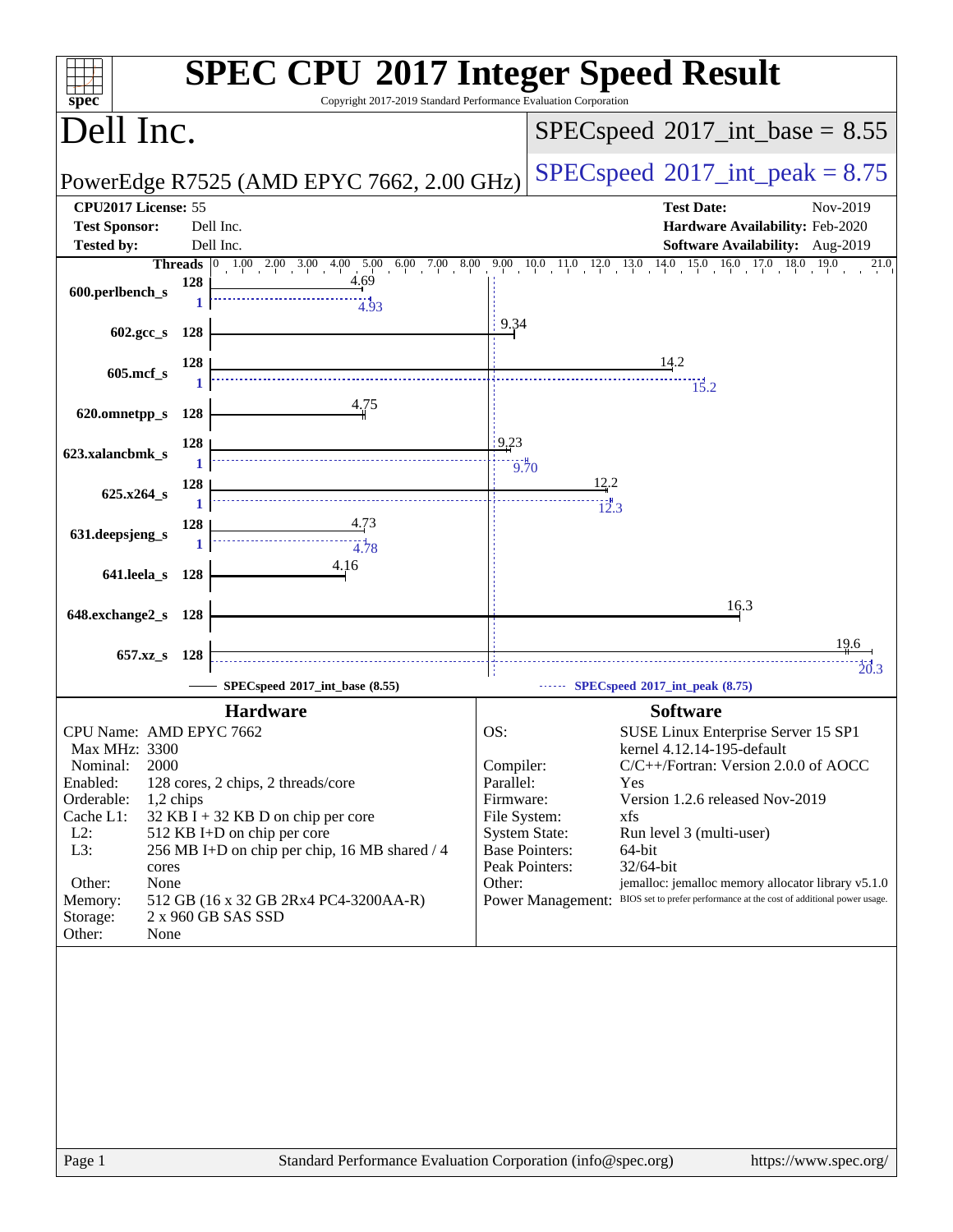Copyright 2017-2019 Standard Performance Evaluation Corporation

## Dell Inc.

**[spec](http://www.spec.org/)**

#### $SPECspeed^{\circledcirc}2017\_int\_base = 8.55$  $SPECspeed^{\circledcirc}2017\_int\_base = 8.55$

PowerEdge R7525 (AMD EPYC 7662, 2.00 GHz)  $\left|$  [SPECspeed](http://www.spec.org/auto/cpu2017/Docs/result-fields.html#SPECspeed2017intpeak)®[2017\\_int\\_peak = 8](http://www.spec.org/auto/cpu2017/Docs/result-fields.html#SPECspeed2017intpeak).75

**[CPU2017 License:](http://www.spec.org/auto/cpu2017/Docs/result-fields.html#CPU2017License)** 55 **[Test Date:](http://www.spec.org/auto/cpu2017/Docs/result-fields.html#TestDate)** Nov-2019 **[Test Sponsor:](http://www.spec.org/auto/cpu2017/Docs/result-fields.html#TestSponsor)** Dell Inc. **[Hardware Availability:](http://www.spec.org/auto/cpu2017/Docs/result-fields.html#HardwareAvailability)** Feb-2020 **[Tested by:](http://www.spec.org/auto/cpu2017/Docs/result-fields.html#Testedby)** Dell Inc. **[Software Availability:](http://www.spec.org/auto/cpu2017/Docs/result-fields.html#SoftwareAvailability)** Aug-2019

#### **[Results Table](http://www.spec.org/auto/cpu2017/Docs/result-fields.html#ResultsTable)**

|                                     |                                     |                |             | <b>Base</b>    |       |                | <b>Peak</b> |                |                |              |                |              |                |              |
|-------------------------------------|-------------------------------------|----------------|-------------|----------------|-------|----------------|-------------|----------------|----------------|--------------|----------------|--------------|----------------|--------------|
| <b>Benchmark</b>                    | <b>Threads</b>                      | <b>Seconds</b> | Ratio       | <b>Seconds</b> | Ratio | <b>Seconds</b> | Ratio       | <b>Threads</b> | <b>Seconds</b> | <b>Ratio</b> | <b>Seconds</b> | <b>Ratio</b> | <b>Seconds</b> | <b>Ratio</b> |
| $600.$ perlbench $\mathsf{S}$       | 128                                 | 381            | 4.66        | 378            | 4.70  | 378            | 4.69        |                | 360            | 4.92         | 360            | 4.93         | 360            | 4.94         |
| $602 \text{.} \text{gcc}\text{.}$ s | 128                                 | 426            | 9.34        | 426            | 9.35  | 427            | 9.33        | 128            | 426            | 9.34         | 426            | 9.35         | 427            | 9.33         |
| $605$ .mcf s                        | 128                                 | 332            | 14.2        | 332            | 14.2  | 332            | 14.2        |                | 311            | 15.2         | 311            | 15.2         | 310            | 15.2         |
| 620.omnetpp_s                       | 128                                 | 348            | 4.68        | 343            | 4.75  | 342            | 4.77        | 128            | 348            | 4.68         | 343            | 4.75         | 342            | 4.77         |
| 623.xalancbmk s                     | 128                                 | 154            | 9.23        | 153            | 9.24  | 155            | 9.12        |                | 146            | 9.70         | 146            | 9.69         | 145            | 9.77         |
| 625.x264 s                          | 128                                 | 145            | 12.2        | 145            | 12.2  | 144            | 12.2        |                | 144            | 12.3         | 143            | 12.3         | 143            | 12.4         |
| 631.deepsjeng_s                     | 128                                 | 303            | 4.73        | 303            | 4.73  | 303            | 4.72        |                | 300            | 4.78         | 300            | 4.78         | 300            | 4.78         |
| 641.leela s                         | 128                                 | 410            | 4.16        | 410            | 4.16  | 410            | 4.16        | 128            | 410            | 4.16         | 410            | 4.16         | 410            | 4.16         |
| 648.exchange2 s                     | 128                                 | 180            | 16.3        | 180            | 16.3  | 180            | 16.3        | 128            | 180            | 16.3         | 180            | 16.3         | <b>180</b>     | 16.3         |
| $657.xz$ s                          | 128                                 | 315            | <b>19.6</b> | 316            | 19.6  | 304            | 20.4        | 128            | 308            | 20.1         | 304            | 20.3         | 304            | 20.3         |
|                                     | $SPECspeed*2017$ int base =<br>8.55 |                |             |                |       |                |             |                |                |              |                |              |                |              |

**[SPECspeed](http://www.spec.org/auto/cpu2017/Docs/result-fields.html#SPECspeed2017intpeak)[2017\\_int\\_peak =](http://www.spec.org/auto/cpu2017/Docs/result-fields.html#SPECspeed2017intpeak) 8.75**

Results appear in the [order in which they were run.](http://www.spec.org/auto/cpu2017/Docs/result-fields.html#RunOrder) Bold underlined text [indicates a median measurement](http://www.spec.org/auto/cpu2017/Docs/result-fields.html#Median).

#### **[Compiler Notes](http://www.spec.org/auto/cpu2017/Docs/result-fields.html#CompilerNotes)**

The AMD64 AOCC Compiler Suite is available at <http://developer.amd.com/amd-aocc/>

#### **[Submit Notes](http://www.spec.org/auto/cpu2017/Docs/result-fields.html#SubmitNotes)**

The config file option 'submit' was used. 'numactl' was used to bind copies to the cores. See the configuration file for details.

#### **[Operating System Notes](http://www.spec.org/auto/cpu2017/Docs/result-fields.html#OperatingSystemNotes)**

'ulimit -s unlimited' was used to set environment stack size 'ulimit -l 2097152' was used to set environment locked pages in memory limit

runcpu command invoked through numactl i.e.: numactl --interleave=all runcpu <etc>

Set dirty\_ratio=8 to limit dirty cache to 8% of memory Set swappiness=1 to swap only if necessary Set zone\_reclaim\_mode=1 to free local node memory and avoid remote memory sync then drop\_caches=3 to reset caches before invoking runcpu

dirty ratio, swappiness, zone reclaim mode and drop caches were all set using privileged echo (e.g. echo 1 > /proc/sys/vm/swappiness).

Transparent huge pages set to 'always' for this run (OS default)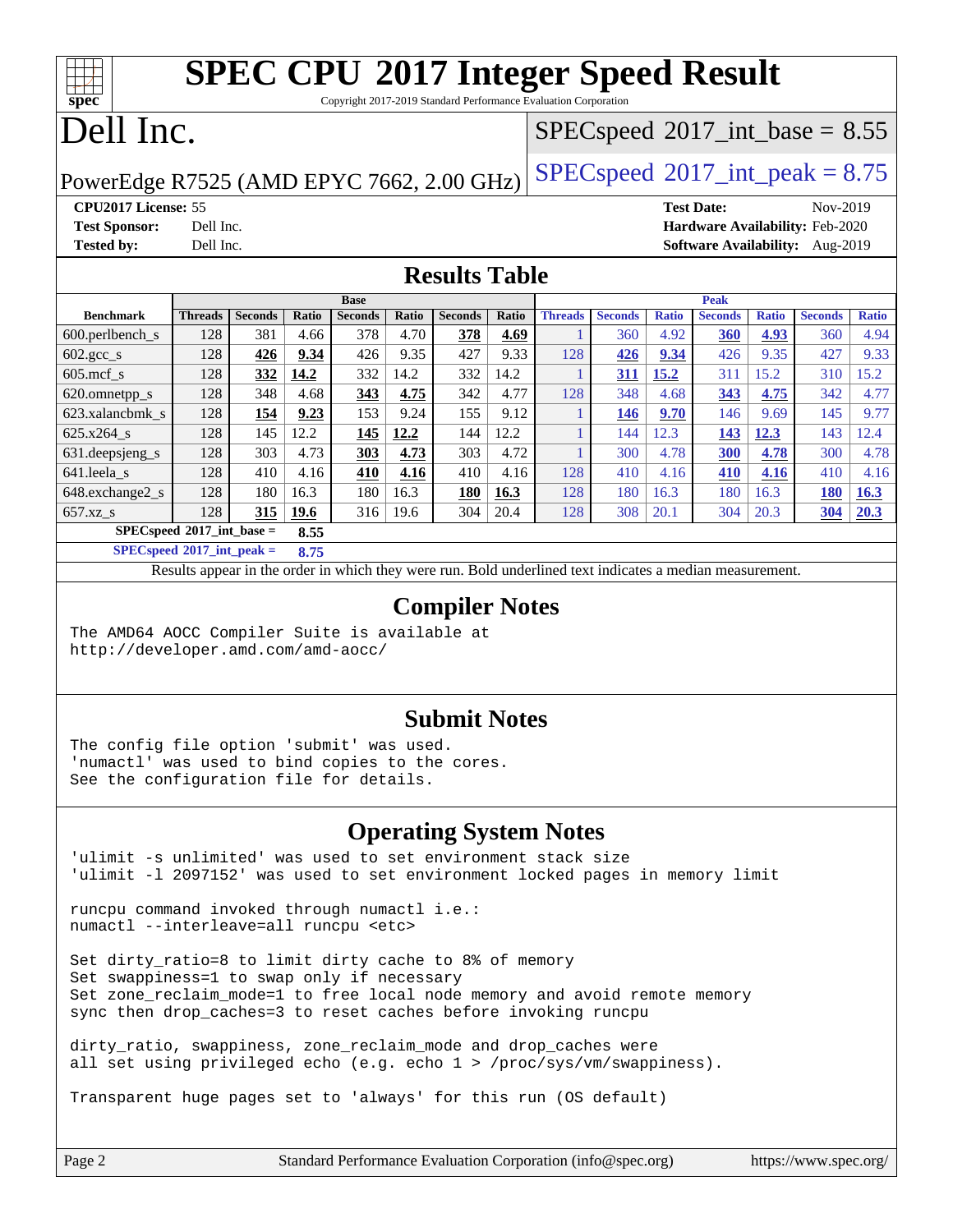#### **[spec](http://www.spec.org/) [SPEC CPU](http://www.spec.org/auto/cpu2017/Docs/result-fields.html#SPECCPU2017IntegerSpeedResult)[2017 Integer Speed Result](http://www.spec.org/auto/cpu2017/Docs/result-fields.html#SPECCPU2017IntegerSpeedResult)** Copyright 2017-2019 Standard Performance Evaluation Corporation Dell Inc. PowerEdge R7525 (AMD EPYC 7662, 2.00 GHz)  $\left|$  [SPECspeed](http://www.spec.org/auto/cpu2017/Docs/result-fields.html#SPECspeed2017intpeak)®[2017\\_int\\_peak = 8](http://www.spec.org/auto/cpu2017/Docs/result-fields.html#SPECspeed2017intpeak).75  $SPECspeed^{\circledcirc}2017\_int\_base = 8.55$  $SPECspeed^{\circledcirc}2017\_int\_base = 8.55$ **[CPU2017 License:](http://www.spec.org/auto/cpu2017/Docs/result-fields.html#CPU2017License)** 55 **[Test Date:](http://www.spec.org/auto/cpu2017/Docs/result-fields.html#TestDate)** Nov-2019 **[Test Sponsor:](http://www.spec.org/auto/cpu2017/Docs/result-fields.html#TestSponsor)** Dell Inc. **[Hardware Availability:](http://www.spec.org/auto/cpu2017/Docs/result-fields.html#HardwareAvailability)** Feb-2020 **[Tested by:](http://www.spec.org/auto/cpu2017/Docs/result-fields.html#Testedby)** Dell Inc. **[Software Availability:](http://www.spec.org/auto/cpu2017/Docs/result-fields.html#SoftwareAvailability)** Aug-2019 **[Environment Variables Notes](http://www.spec.org/auto/cpu2017/Docs/result-fields.html#EnvironmentVariablesNotes)** Environment variables set by runcpu before the start of the run: GOMP\_CPU\_AFFINITY = "0-255" LD\_LIBRARY\_PATH = "/root/cpu2017-1.1.0/amd\_speed\_aocc200\_rome\_C\_lib/64;/root/cpu2017-1.1.0 /amd\_speed\_aocc200\_rome\_C\_lib/32:" MALLOC\_CONF = "retain:true" OMP\_DYNAMIC = "false" OMP\_SCHEDULE = "static" OMP\_STACKSIZE = "128M" OMP\_THREAD\_LIMIT = "256" Environment variables set by runcpu during the 600.perlbench\_s peak run: GOMP\_CPU\_AFFINITY = "0" Environment variables set by runcpu during the 605.mcf\_s peak run: GOMP\_CPU\_AFFINITY = "0" Environment variables set by runcpu during the 623.xalancbmk\_s peak run: GOMP\_CPU\_AFFINITY = "0" OMP\_STACKSIZE = "128M" Environment variables set by runcpu during the 625.x264\_s peak run: GOMP\_CPU\_AFFINITY = "0" Environment variables set by runcpu during the 631.deepsjeng\_s peak run: GOMP\_CPU\_AFFINITY = "0" Environment variables set by runcpu during the 657.xz\_s peak run: GOMP\_CPU\_AFFINITY = "0-127"

#### **[General Notes](http://www.spec.org/auto/cpu2017/Docs/result-fields.html#GeneralNotes)** Binaries were compiled on a system with 2x AMD EPYC 7601 CPU + 512GB Memory using Fedora 26

NA: The test sponsor attests, as of date of publication, that CVE-2017-5754 (Meltdown) is mitigated in the system as tested and documented. Yes: The test sponsor attests, as of date of publication, that CVE-2017-5753 (Spectre variant 1) is mitigated in the system as tested and documented. Yes: The test sponsor attests, as of date of publication, that CVE-2017-5715 (Spectre variant 2) is mitigated in the system as tested and documented.

jemalloc: configured and built with GCC v9.1.0 in Ubuntu 19.04 with -O3 -znver2 -flto jemalloc 5.1.0 is available here: <https://github.com/jemalloc/jemalloc/releases/download/5.1.0/jemalloc-5.1.0.tar.bz2>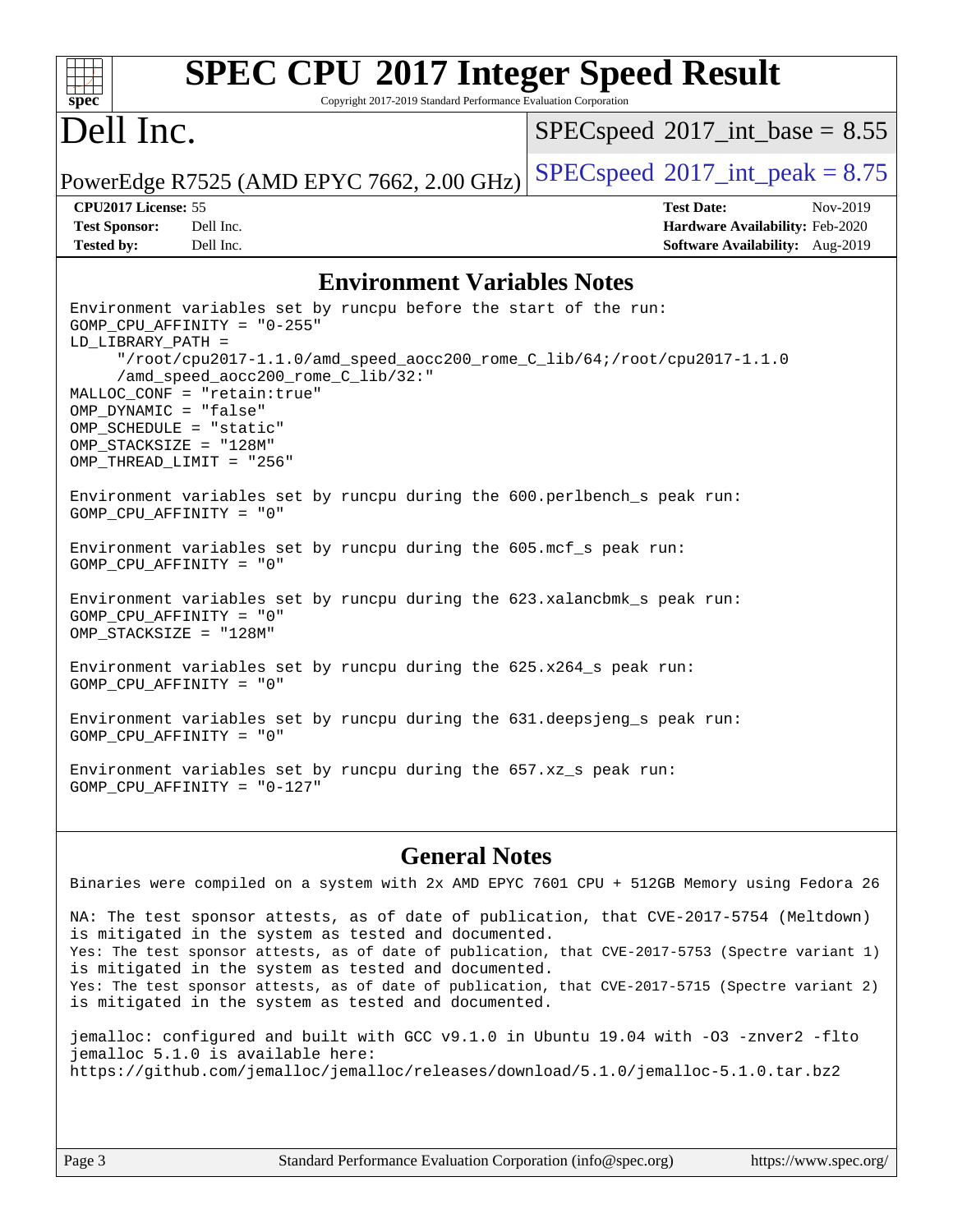| <b>SPEC CPU®2017 Integer Speed Result</b><br>spec <sup>®</sup>                                                                                                                                                                                                                                                                                                                                                                                                                                                                                                                                                                                                                                                                                                                                                                                                                                                                                                                                                                                                                                                                                                                                                                                                                                                                                                                                                                                                                                                                                                                                                                                                                                                                                                                                                                            | Copyright 2017-2019 Standard Performance Evaluation Corporation            |                                                             |                                                                    |                       |
|-------------------------------------------------------------------------------------------------------------------------------------------------------------------------------------------------------------------------------------------------------------------------------------------------------------------------------------------------------------------------------------------------------------------------------------------------------------------------------------------------------------------------------------------------------------------------------------------------------------------------------------------------------------------------------------------------------------------------------------------------------------------------------------------------------------------------------------------------------------------------------------------------------------------------------------------------------------------------------------------------------------------------------------------------------------------------------------------------------------------------------------------------------------------------------------------------------------------------------------------------------------------------------------------------------------------------------------------------------------------------------------------------------------------------------------------------------------------------------------------------------------------------------------------------------------------------------------------------------------------------------------------------------------------------------------------------------------------------------------------------------------------------------------------------------------------------------------------|----------------------------------------------------------------------------|-------------------------------------------------------------|--------------------------------------------------------------------|-----------------------|
| Dell Inc.                                                                                                                                                                                                                                                                                                                                                                                                                                                                                                                                                                                                                                                                                                                                                                                                                                                                                                                                                                                                                                                                                                                                                                                                                                                                                                                                                                                                                                                                                                                                                                                                                                                                                                                                                                                                                                 |                                                                            | $SPEC speed^{\circ}2017\_int\_base = 8.55$                  |                                                                    |                       |
| PowerEdge R7525 (AMD EPYC 7662, 2.00 GHz)                                                                                                                                                                                                                                                                                                                                                                                                                                                                                                                                                                                                                                                                                                                                                                                                                                                                                                                                                                                                                                                                                                                                                                                                                                                                                                                                                                                                                                                                                                                                                                                                                                                                                                                                                                                                 |                                                                            | $SPEC speed^{\circ}2017\_int\_peak = 8.75$                  |                                                                    |                       |
| CPU2017 License: 55                                                                                                                                                                                                                                                                                                                                                                                                                                                                                                                                                                                                                                                                                                                                                                                                                                                                                                                                                                                                                                                                                                                                                                                                                                                                                                                                                                                                                                                                                                                                                                                                                                                                                                                                                                                                                       |                                                                            |                                                             | <b>Test Date:</b>                                                  | Nov-2019              |
| <b>Test Sponsor:</b><br>Dell Inc.<br><b>Tested by:</b><br>Dell Inc.                                                                                                                                                                                                                                                                                                                                                                                                                                                                                                                                                                                                                                                                                                                                                                                                                                                                                                                                                                                                                                                                                                                                                                                                                                                                                                                                                                                                                                                                                                                                                                                                                                                                                                                                                                       |                                                                            |                                                             | Hardware Availability: Feb-2020<br>Software Availability: Aug-2019 |                       |
|                                                                                                                                                                                                                                                                                                                                                                                                                                                                                                                                                                                                                                                                                                                                                                                                                                                                                                                                                                                                                                                                                                                                                                                                                                                                                                                                                                                                                                                                                                                                                                                                                                                                                                                                                                                                                                           | <b>Platform Notes</b>                                                      |                                                             |                                                                    |                       |
| BIOS settings:<br>NUMA Nodes Per Socket set to 4<br>CCX as NUMA Domain set to Enabled<br>System Profile set to Custom<br>CPU Power Management set to Maximum Performance<br>Memory Frequency set to Maximum Performance<br>Turbo Boost Enabled<br>Cstates set to Enabled<br>Memory Patrol Scrub Disabled<br>Memory Refresh Rate set to 1x<br>PCI ASPM L1 Link Power Management Disabled<br>Determinism Slider set to Power Determinism<br>Efficiency Optimized Mode Disabled<br>Memory Interleaving set to Disabled<br>Sysinfo program /root/cpu2017-1.1.0/bin/sysinfo<br>Rev: r6365 of 2019-08-21 295195f888a3d7edble6e46a485a0011<br>running on linux-g3ob Sat Nov 30 06:48:33 2019<br>SUT (System Under Test) info as seen by some common utilities.<br>For more information on this section, see<br>https://www.spec.org/cpu2017/Docs/config.html#sysinfo<br>From /proc/cpuinfo<br>model name: AMD EPYC 7662 64-Core Processor<br>2<br>"physical id"s (chips)<br>256 "processors"<br>cores, siblings (Caution: counting these is hw and system dependent. The following<br>excerpts from /proc/cpuinfo might not be reliable. Use with caution.)<br>cpu cores : 64<br>siblings : 128<br>physical 0: cores 0 1 2 3 4 5 6 7 8 9 10 11 12 13 14 15 16 17 18 19 20 21 22 23 24<br>25 26 27 28 29 30 31 32 33 34 35 36 37 38 39 40 41 42 43 44 45 46 47 48 49 50 51 52<br>53 54 55 56 57 58 59 60 61 62 63<br>physical 1: cores 0 1 2 3 4 5 6 7 8 9 10 11 12 13 14 15 16 17 18 19 20 21 22 23 24<br>25 26 27 28 29 30 31 32 33 34 35 36 37 38 39 40 41 42 43 44 45 46 47 48 49 50 51 52<br>53 54 55 56 57 58 59 60 61 62 63<br>From lscpu:<br>Architecture:<br>x86 64<br>$CPU$ op-mode( $s$ ):<br>Byte Order:<br>Address sizes:<br>CPU(s):<br>256<br>On-line CPU(s) list: $0-255$<br>Thread(s) per core:<br>2<br>Core(s) per socket:<br>64 | $32$ -bit, $64$ -bit<br>Little Endian<br>43 bits physical, 48 bits virtual |                                                             |                                                                    |                       |
|                                                                                                                                                                                                                                                                                                                                                                                                                                                                                                                                                                                                                                                                                                                                                                                                                                                                                                                                                                                                                                                                                                                                                                                                                                                                                                                                                                                                                                                                                                                                                                                                                                                                                                                                                                                                                                           | (Continued on next page)                                                   |                                                             |                                                                    |                       |
| Page 4                                                                                                                                                                                                                                                                                                                                                                                                                                                                                                                                                                                                                                                                                                                                                                                                                                                                                                                                                                                                                                                                                                                                                                                                                                                                                                                                                                                                                                                                                                                                                                                                                                                                                                                                                                                                                                    |                                                                            | Standard Performance Evaluation Corporation (info@spec.org) |                                                                    | https://www.spec.org/ |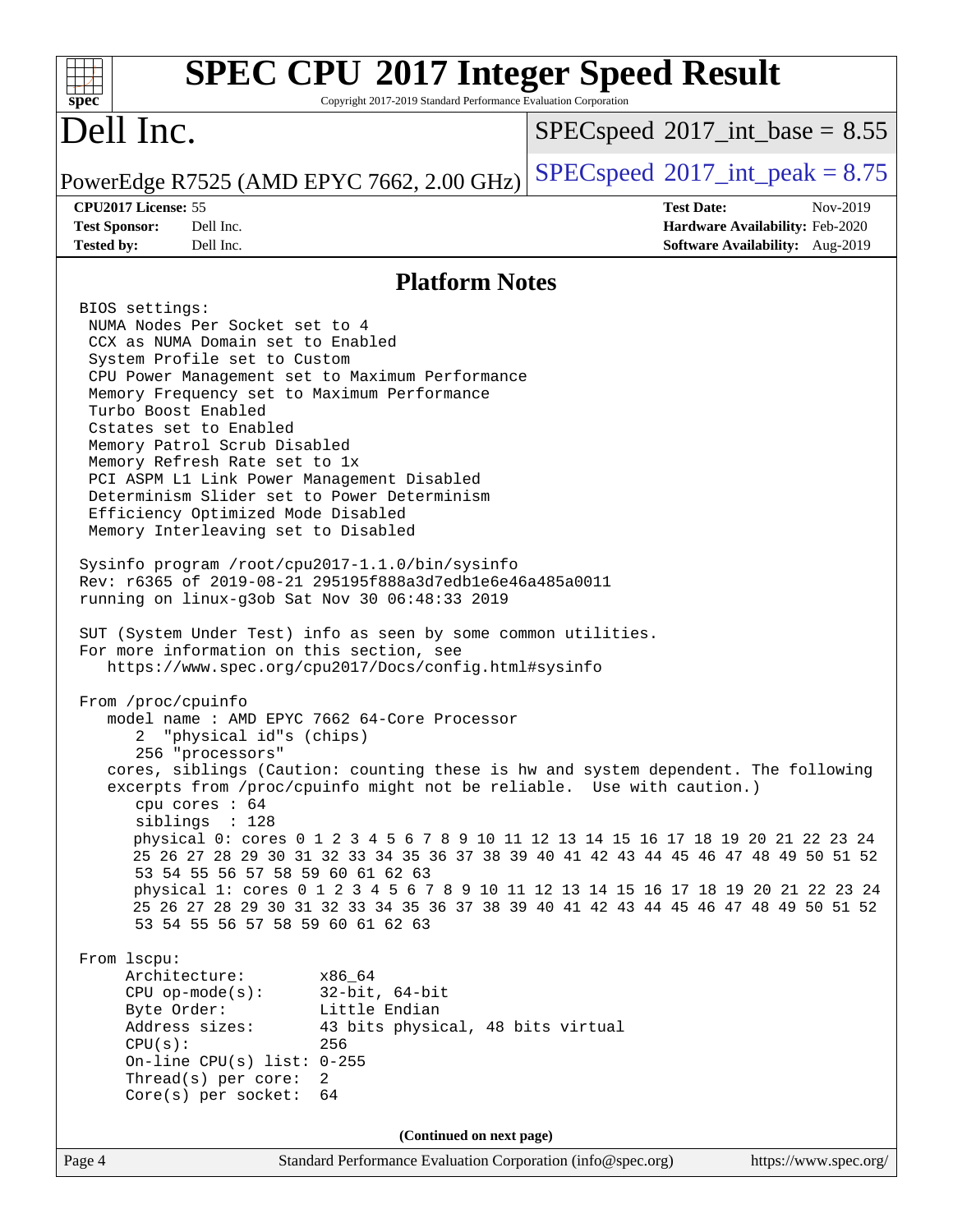# **[spec](http://www.spec.org/)**

# **[SPEC CPU](http://www.spec.org/auto/cpu2017/Docs/result-fields.html#SPECCPU2017IntegerSpeedResult)[2017 Integer Speed Result](http://www.spec.org/auto/cpu2017/Docs/result-fields.html#SPECCPU2017IntegerSpeedResult)**

Copyright 2017-2019 Standard Performance Evaluation Corporation

# Dell Inc.

 $SPEC speed$ <sup>®</sup>[2017\\_int\\_base =](http://www.spec.org/auto/cpu2017/Docs/result-fields.html#SPECspeed2017intbase) 8.55

PowerEdge R7525 (AMD EPYC 7662, 2.00 GHz)  $\left|$  [SPECspeed](http://www.spec.org/auto/cpu2017/Docs/result-fields.html#SPECspeed2017intpeak)<sup>®</sup>[2017\\_int\\_peak = 8](http://www.spec.org/auto/cpu2017/Docs/result-fields.html#SPECspeed2017intpeak).75

**[CPU2017 License:](http://www.spec.org/auto/cpu2017/Docs/result-fields.html#CPU2017License)** 55 **[Test Date:](http://www.spec.org/auto/cpu2017/Docs/result-fields.html#TestDate)** Nov-2019 **[Test Sponsor:](http://www.spec.org/auto/cpu2017/Docs/result-fields.html#TestSponsor)** Dell Inc. **[Hardware Availability:](http://www.spec.org/auto/cpu2017/Docs/result-fields.html#HardwareAvailability)** Feb-2020 **[Tested by:](http://www.spec.org/auto/cpu2017/Docs/result-fields.html#Testedby)** Dell Inc. **[Software Availability:](http://www.spec.org/auto/cpu2017/Docs/result-fields.html#SoftwareAvailability)** Aug-2019

#### **[Platform Notes \(Continued\)](http://www.spec.org/auto/cpu2017/Docs/result-fields.html#PlatformNotes)**

| Page 5 |                                            | https://www.spec.org/                                                                   |  |
|--------|--------------------------------------------|-----------------------------------------------------------------------------------------|--|
|        |                                            | (Continued on next page)<br>Standard Performance Evaluation Corporation (info@spec.org) |  |
|        |                                            |                                                                                         |  |
|        | Flags:                                     | fpu vme de pse tsc msr pae mce cx8 apic sep mtrr pge mca cmov                           |  |
|        | NUMA $node31$ CPU $(s):$                   | 124-127, 252-255                                                                        |  |
|        | NUMA node30 CPU(s):                        | 120-123, 248-251                                                                        |  |
|        | NUMA node29 CPU(s):                        | 116-119, 244-247                                                                        |  |
|        | NUMA node27 CPU(s):<br>NUMA node28 CPU(s): | 108-111, 236-239<br>112-115, 240-243                                                    |  |
|        | NUMA node26 CPU(s):                        | 104-107, 232-235                                                                        |  |
|        | NUMA $node25$ CPU $(s):$                   | $100 - 103, 228 - 231$                                                                  |  |
|        | NUMA $node24$ CPU $(s):$                   | $96 - 99, 224 - 227$                                                                    |  |
|        | NUMA $node23$ $CPU(s):$                    | $92 - 95, 220 - 223$                                                                    |  |
|        | NUMA $node22$ CPU $(s):$                   | $88 - 91, 216 - 219$                                                                    |  |
|        | NUMA node21 CPU(s):                        | $84 - 87, 212 - 215$                                                                    |  |
|        | NUMA $node20$ CPU $(s)$ :                  | $80 - 83, 208 - 211$                                                                    |  |
|        | NUMA $node19$ $CPU(s):$                    | $76 - 79, 204 - 207$                                                                    |  |
|        | NUMA $node18$ CPU $(s)$ :                  | $72 - 75, 200 - 203$                                                                    |  |
|        | NUMA $node17$ CPU $(s):$                   | $68 - 71, 196 - 199$                                                                    |  |
|        | NUMA $model6$ CPU $(s):$                   | $64 - 67, 192 - 195$                                                                    |  |
|        | NUMA node $15$ CPU( $s$ ):                 | $60 - 63, 188 - 191$                                                                    |  |
|        | NUMA $model4$ CPU $(s):$                   | $56 - 59, 184 - 187$                                                                    |  |
|        | NUMA $node13$ CPU $(s):$                   | $52 - 55, 180 - 183$                                                                    |  |
|        | NUMA $node12$ CPU $(s):$                   | $48 - 51, 176 - 179$                                                                    |  |
|        | NUMA $model1$ CPU( $s$ ):                  | $44 - 47, 172 - 175$                                                                    |  |
|        | NUMA node10 CPU(s):                        | $40 - 43, 168 - 171$                                                                    |  |
|        | NUMA node9 CPU(s):                         | $36 - 39, 164 - 167$                                                                    |  |
|        | NUMA $node8$ $CPU(s):$                     | $32 - 35, 160 - 163$                                                                    |  |
|        | NUMA $node7$ CPU $(s)$ :                   | $28 - 31, 156 - 159$                                                                    |  |
|        | NUMA node6 $CPU(s):$                       | $24 - 27, 152 - 155$                                                                    |  |
|        | NUMA node5 $CPU(s):$                       | $20 - 23, 148 - 151$                                                                    |  |
|        | NUMA $node4$ $CPU(s):$                     | $16 - 19, 144 - 147$                                                                    |  |
|        | NUMA node3 CPU(s):                         | $12 - 15, 140 - 143$                                                                    |  |
|        | NUMA $node2$ $CPU(s):$                     | $8 - 11, 136 - 139$                                                                     |  |
|        | NUMA $node1$ CPU( $s$ ):                   | $4 - 7, 132 - 135$                                                                      |  |
|        | NUMA node0 CPU(s):                         | $0 - 3, 128 - 131$                                                                      |  |
|        | L3 cache:                                  | 16384K                                                                                  |  |
|        | L2 cache:                                  | 512K                                                                                    |  |
|        | Lli cache:                                 | 32K                                                                                     |  |
|        | Lld cache:                                 | 32K                                                                                     |  |
|        | Virtualization:                            | AMD-V                                                                                   |  |
|        | BogoMIPS:                                  | 3992.59                                                                                 |  |
|        | CPU MHz:                                   | 1996.299                                                                                |  |
|        | Stepping:                                  | 0                                                                                       |  |
|        | Model name:                                | AMD EPYC 7662 64-Core Processor                                                         |  |
|        | Model:                                     | 49                                                                                      |  |
|        | CPU family:                                | 23                                                                                      |  |
|        | Vendor ID:                                 | AuthenticAMD                                                                            |  |
|        | NUMA $node(s)$ :                           | 32                                                                                      |  |
|        | Socket(s):                                 | $\overline{c}$                                                                          |  |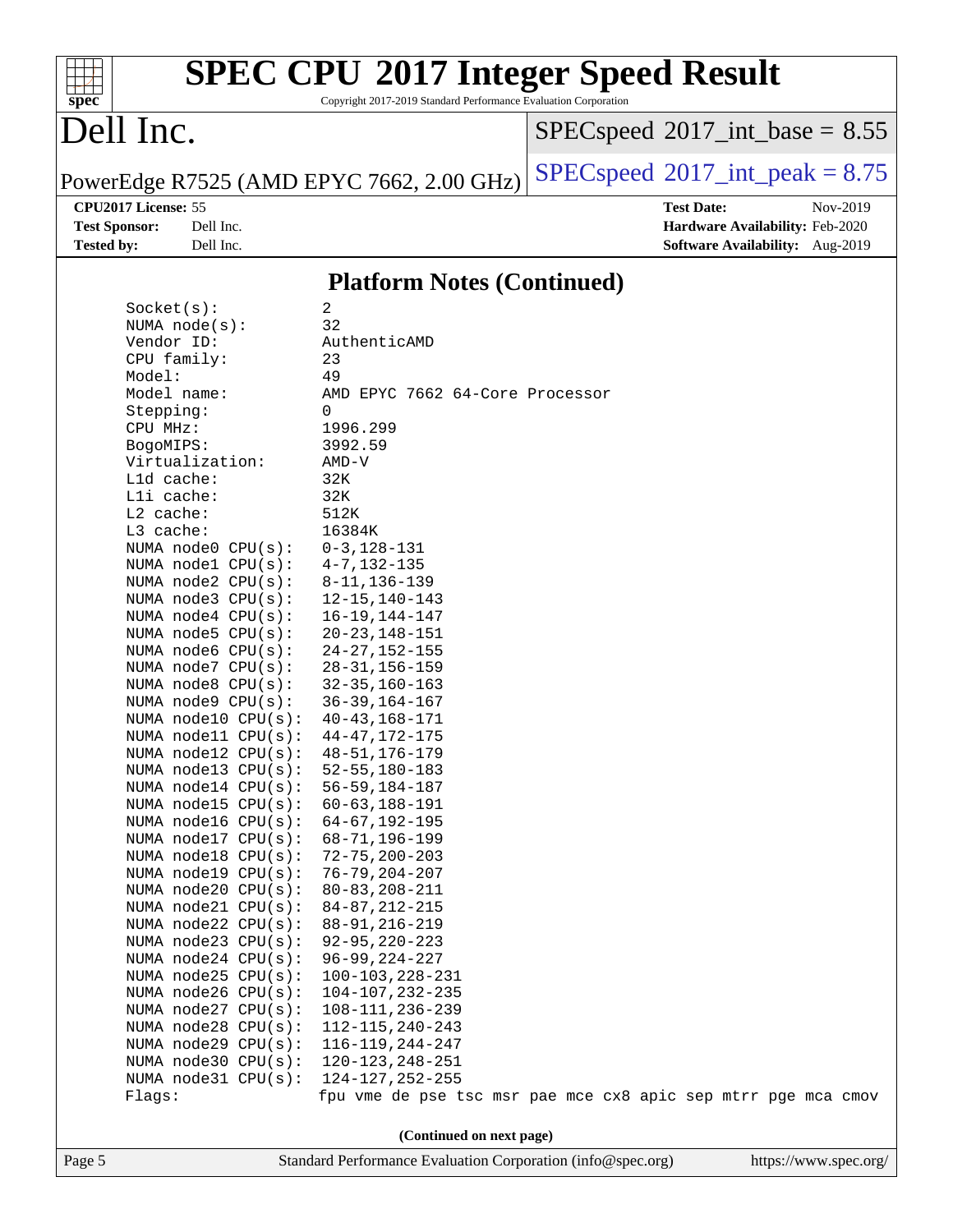| <b>SPEC CPU®2017 Integer Speed Result</b>                       |
|-----------------------------------------------------------------|
| Copyright 2017-2019 Standard Performance Evaluation Corporation |

Dell Inc.

**[spec](http://www.spec.org/)**

 $SPECspeed*2017\_int\_base = 8.55$  $SPECspeed*2017\_int\_base = 8.55$ 

PowerEdge R7525 (AMD EPYC 7662, 2.00 GHz)  $\left|$  [SPECspeed](http://www.spec.org/auto/cpu2017/Docs/result-fields.html#SPECspeed2017intpeak)®[2017\\_int\\_peak = 8](http://www.spec.org/auto/cpu2017/Docs/result-fields.html#SPECspeed2017intpeak).75

**[Tested by:](http://www.spec.org/auto/cpu2017/Docs/result-fields.html#Testedby)** Dell Inc. **[Software Availability:](http://www.spec.org/auto/cpu2017/Docs/result-fields.html#SoftwareAvailability)** Aug-2019

**[CPU2017 License:](http://www.spec.org/auto/cpu2017/Docs/result-fields.html#CPU2017License)** 55 **[Test Date:](http://www.spec.org/auto/cpu2017/Docs/result-fields.html#TestDate)** Nov-2019 **[Test Sponsor:](http://www.spec.org/auto/cpu2017/Docs/result-fields.html#TestSponsor)** Dell Inc. **[Hardware Availability:](http://www.spec.org/auto/cpu2017/Docs/result-fields.html#HardwareAvailability)** Feb-2020

#### **[Platform Notes \(Continued\)](http://www.spec.org/auto/cpu2017/Docs/result-fields.html#PlatformNotes)**

| pat pse36 clflush mmx fxsr sse sse2 ht syscall nx mmxext fxsr_opt pdpe1gb rdtscp lm<br>constant_tsc rep_good nopl xtopology nonstop_tsc cpuid extd_apicid aperfmperf pni<br>pclmulqdq monitor ssse3 fma cx16 sse4_1 sse4_2 x2apic movbe popcnt aes xsave avx<br>fl6c rdrand lahf_lm cmp_legacy svm extapic cr8_legacy abm sse4a misalignsse<br>3dnowprefetch osvw ibs skinit wdt tce topoext perfctr_core perfctr_nb bpext<br>perfctr_12 mwaitx cpb cat_13 cdp_13 hw_pstate sme ssbd sev ibrs ibpb stibp vmmcall<br>fsgsbase bmil avx2 smep bmi2 cqm rdt_a rdseed adx smap clflushopt clwb sha_ni<br>xsaveopt xsavec xgetbvl xsaves cqm_llc cqm_occup_llc cqm_mbm_total cqm_mbm_local<br>clzero irperf xsaveerptr arat npt lbrv svm_lock nrip_save tsc_scale vmcb_clean<br>flushbyasid decodeassists pausefilter pfthreshold avic v_vmsave_vmload vgif umip<br>rdpid overflow recov succor smca |
|-------------------------------------------------------------------------------------------------------------------------------------------------------------------------------------------------------------------------------------------------------------------------------------------------------------------------------------------------------------------------------------------------------------------------------------------------------------------------------------------------------------------------------------------------------------------------------------------------------------------------------------------------------------------------------------------------------------------------------------------------------------------------------------------------------------------------------------------------------------------------------------------------|
| /proc/cpuinfo cache data<br>cache size : 512 KB                                                                                                                                                                                                                                                                                                                                                                                                                                                                                                                                                                                                                                                                                                                                                                                                                                                 |
| From numactl --hardware WARNING: a numactl 'node' might or might not correspond to a<br>physical chip.                                                                                                                                                                                                                                                                                                                                                                                                                                                                                                                                                                                                                                                                                                                                                                                          |
| $available: 32 nodes (0-31)$                                                                                                                                                                                                                                                                                                                                                                                                                                                                                                                                                                                                                                                                                                                                                                                                                                                                    |
| node 0 cpus: 0 1 2 3 128 129 130 131                                                                                                                                                                                                                                                                                                                                                                                                                                                                                                                                                                                                                                                                                                                                                                                                                                                            |
| node 0 size: 15548 MB                                                                                                                                                                                                                                                                                                                                                                                                                                                                                                                                                                                                                                                                                                                                                                                                                                                                           |
| node 0 free: 15294 MB                                                                                                                                                                                                                                                                                                                                                                                                                                                                                                                                                                                                                                                                                                                                                                                                                                                                           |
| node 1 cpus: 4 5 6 7 132 133 134 135                                                                                                                                                                                                                                                                                                                                                                                                                                                                                                                                                                                                                                                                                                                                                                                                                                                            |
| node 1 size: 16126 MB                                                                                                                                                                                                                                                                                                                                                                                                                                                                                                                                                                                                                                                                                                                                                                                                                                                                           |
| node 1 free: 15908 MB                                                                                                                                                                                                                                                                                                                                                                                                                                                                                                                                                                                                                                                                                                                                                                                                                                                                           |
| node 2 cpus: 8 9 10 11 136 137 138 139                                                                                                                                                                                                                                                                                                                                                                                                                                                                                                                                                                                                                                                                                                                                                                                                                                                          |
| node 2 size: 16126 MB                                                                                                                                                                                                                                                                                                                                                                                                                                                                                                                                                                                                                                                                                                                                                                                                                                                                           |
| node 2 free: 15827 MB                                                                                                                                                                                                                                                                                                                                                                                                                                                                                                                                                                                                                                                                                                                                                                                                                                                                           |
| node 3 cpus: 12 13 14 15 140 141 142 143<br>node 3 size: 16125 MB                                                                                                                                                                                                                                                                                                                                                                                                                                                                                                                                                                                                                                                                                                                                                                                                                               |
| node 3 free: 15909 MB                                                                                                                                                                                                                                                                                                                                                                                                                                                                                                                                                                                                                                                                                                                                                                                                                                                                           |
| node 4 cpus: 16 17 18 19 144 145 146 147                                                                                                                                                                                                                                                                                                                                                                                                                                                                                                                                                                                                                                                                                                                                                                                                                                                        |
| node 4 size: 16126 MB                                                                                                                                                                                                                                                                                                                                                                                                                                                                                                                                                                                                                                                                                                                                                                                                                                                                           |
| node 4 free: 15915 MB                                                                                                                                                                                                                                                                                                                                                                                                                                                                                                                                                                                                                                                                                                                                                                                                                                                                           |
| node 5 cpus: 20 21 22 23 148 149 150 151                                                                                                                                                                                                                                                                                                                                                                                                                                                                                                                                                                                                                                                                                                                                                                                                                                                        |
| node 5 size: 16126 MB                                                                                                                                                                                                                                                                                                                                                                                                                                                                                                                                                                                                                                                                                                                                                                                                                                                                           |
| node 5 free: 15916 MB                                                                                                                                                                                                                                                                                                                                                                                                                                                                                                                                                                                                                                                                                                                                                                                                                                                                           |
| node 6 cpus: 24 25 26 27 152 153 154 155                                                                                                                                                                                                                                                                                                                                                                                                                                                                                                                                                                                                                                                                                                                                                                                                                                                        |
| node 6 size: 16126 MB                                                                                                                                                                                                                                                                                                                                                                                                                                                                                                                                                                                                                                                                                                                                                                                                                                                                           |
| node 6 free: 15889 MB                                                                                                                                                                                                                                                                                                                                                                                                                                                                                                                                                                                                                                                                                                                                                                                                                                                                           |
| node 7 cpus: 28 29 30 31 156 157 158 159                                                                                                                                                                                                                                                                                                                                                                                                                                                                                                                                                                                                                                                                                                                                                                                                                                                        |
| node 7 size: 16125 MB                                                                                                                                                                                                                                                                                                                                                                                                                                                                                                                                                                                                                                                                                                                                                                                                                                                                           |
| node 7 free: 15918 MB                                                                                                                                                                                                                                                                                                                                                                                                                                                                                                                                                                                                                                                                                                                                                                                                                                                                           |
| node 8 cpus: 32 33 34 35 160 161 162 163                                                                                                                                                                                                                                                                                                                                                                                                                                                                                                                                                                                                                                                                                                                                                                                                                                                        |
| node 8 size: 16126 MB                                                                                                                                                                                                                                                                                                                                                                                                                                                                                                                                                                                                                                                                                                                                                                                                                                                                           |
| node 8 free: 15918 MB                                                                                                                                                                                                                                                                                                                                                                                                                                                                                                                                                                                                                                                                                                                                                                                                                                                                           |
| node 9 cpus: 36 37 38 39 164 165 166 167                                                                                                                                                                                                                                                                                                                                                                                                                                                                                                                                                                                                                                                                                                                                                                                                                                                        |
| node 9 size: 16126 MB                                                                                                                                                                                                                                                                                                                                                                                                                                                                                                                                                                                                                                                                                                                                                                                                                                                                           |
| (Continued on next page)                                                                                                                                                                                                                                                                                                                                                                                                                                                                                                                                                                                                                                                                                                                                                                                                                                                                        |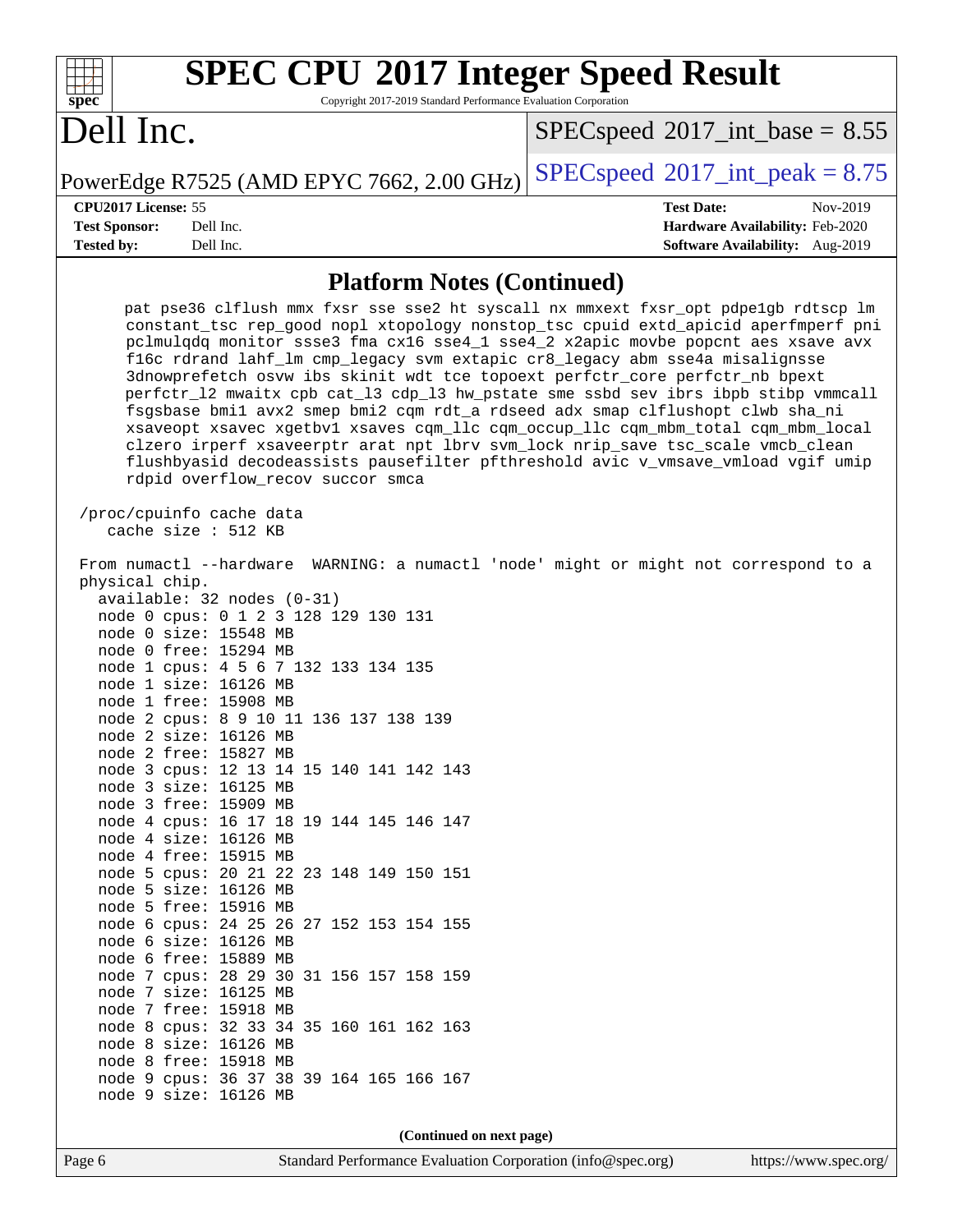Copyright 2017-2019 Standard Performance Evaluation Corporation

## Dell Inc.

**[spec](http://www.spec.org/)**

 $\pm$ 

 $SPEC speed$ <sup>®</sup> $2017$ \_int\_base = 8.55

PowerEdge R7525 (AMD EPYC 7662, 2.00 GHz)  $\left|$  [SPECspeed](http://www.spec.org/auto/cpu2017/Docs/result-fields.html#SPECspeed2017intpeak)<sup>®</sup>[2017\\_int\\_peak = 8](http://www.spec.org/auto/cpu2017/Docs/result-fields.html#SPECspeed2017intpeak).75

**[CPU2017 License:](http://www.spec.org/auto/cpu2017/Docs/result-fields.html#CPU2017License)** 55 **[Test Date:](http://www.spec.org/auto/cpu2017/Docs/result-fields.html#TestDate)** Nov-2019 **[Test Sponsor:](http://www.spec.org/auto/cpu2017/Docs/result-fields.html#TestSponsor)** Dell Inc. **[Hardware Availability:](http://www.spec.org/auto/cpu2017/Docs/result-fields.html#HardwareAvailability)** Feb-2020 **[Tested by:](http://www.spec.org/auto/cpu2017/Docs/result-fields.html#Testedby)** Dell Inc. **[Software Availability:](http://www.spec.org/auto/cpu2017/Docs/result-fields.html#SoftwareAvailability)** Aug-2019

#### **[Platform Notes \(Continued\)](http://www.spec.org/auto/cpu2017/Docs/result-fields.html#PlatformNotes)**

|  |               | node 9 free: 15917 MB                         |    |  |            |                       |     |  |
|--|---------------|-----------------------------------------------|----|--|------------|-----------------------|-----|--|
|  |               | node 10 cpus: 40 41                           |    |  |            | 42 43 168 169 170 171 |     |  |
|  |               | node 10 size: 16126 MB                        |    |  |            |                       |     |  |
|  |               | node 10 free: 15912                           | MB |  |            |                       |     |  |
|  |               | node 11 cpus: 44 45 46 47 172 173 174 175     |    |  |            |                       |     |  |
|  | node 11 size: | 16125                                         | MB |  |            |                       |     |  |
|  | node 11 free: | 15909 MB                                      |    |  |            |                       |     |  |
|  | node 12 cpus: | 48 49 50 51 176 177 178 179                   |    |  |            |                       |     |  |
|  | node 12 size: | 16126 MB                                      |    |  |            |                       |     |  |
|  |               | node 12 free: 15903                           | MB |  |            |                       |     |  |
|  | node 13 cpus: | 52 53                                         | 54 |  | 55 180 181 | 182 183               |     |  |
|  | node 13 size: | 16126 MB                                      |    |  |            |                       |     |  |
|  | node 13 free: | 15917                                         | МB |  |            |                       |     |  |
|  | node 14 cpus: | 56 57 58                                      |    |  |            | 59 184 185 186 187    |     |  |
|  | node 14 size: | 16126                                         | МB |  |            |                       |     |  |
|  | node 14 free: | 15922                                         | МB |  |            |                       |     |  |
|  | node 15 cpus: | 60 61 62 63 188 189 190 191                   |    |  |            |                       |     |  |
|  | node 15 size: | 16113                                         | MB |  |            |                       |     |  |
|  | node 15 free: | 15910                                         | MB |  |            |                       |     |  |
|  |               | node 16 cpus: 64 65                           |    |  |            | 66 67 192 193 194 195 |     |  |
|  | node 16 size: | 16126                                         | MB |  |            |                       |     |  |
|  | node 16 free: | 15910 MB                                      |    |  |            |                       |     |  |
|  |               | node 17 cpus: 68 69 70                        |    |  | 71 196 197 | 198                   | 199 |  |
|  | node 17 size: | 16126 MB                                      |    |  |            |                       |     |  |
|  | node 17 free: | 15916 MB                                      |    |  |            |                       |     |  |
|  | node 18 cpus: | 72 73 74 75 200 201 202 203                   |    |  |            |                       |     |  |
|  | node 18 size: | 16126                                         | MB |  |            |                       |     |  |
|  | node 18 free: | 15916                                         | MB |  |            |                       |     |  |
|  | node 19 cpus: | 76 77 78                                      |    |  |            | 79 204 205 206 207    |     |  |
|  | node 19 size: | 16125                                         | MB |  |            |                       |     |  |
|  | node 19 free: | 15913 MB                                      |    |  |            |                       |     |  |
|  | node 20 cpus: | 80 81                                         | 82 |  |            | 83 208 209 210 211    |     |  |
|  | node 20 size: | 16126                                         | МB |  |            |                       |     |  |
|  | node 20 free: | 15914 MB                                      |    |  |            |                       |     |  |
|  | node 21 cpus: | 8485                                          | 86 |  |            | 87 212 213 214 215    |     |  |
|  | node 21 size: | 16126                                         | MB |  |            |                       |     |  |
|  | node 21 free: | 15916                                         | МB |  |            |                       |     |  |
|  | node 22 cpus: | 88 89 90                                      |    |  |            | 91 216 217 218 219    |     |  |
|  | node 22 size: | 16126                                         | МB |  |            |                       |     |  |
|  | node 22 free: | 15919                                         | МB |  |            |                       |     |  |
|  | node 23 cpus: | 92 93 94 95 220 221 222 223                   |    |  |            |                       |     |  |
|  | node 23 size: | 16125                                         | MB |  |            |                       |     |  |
|  | node 23 free: | 15920                                         | МB |  |            |                       |     |  |
|  | node 24 cpus: | 9697                                          | 98 |  |            | 99 224 225 226 227    |     |  |
|  | node 24 size: | 16126                                         | MB |  |            |                       |     |  |
|  | node 24 free: | 15882 MB                                      |    |  |            |                       |     |  |
|  |               | node 25 cpus: 100 101 102 103 228 229 230 231 |    |  |            |                       |     |  |
|  |               |                                               |    |  |            |                       |     |  |

**(Continued on next page)**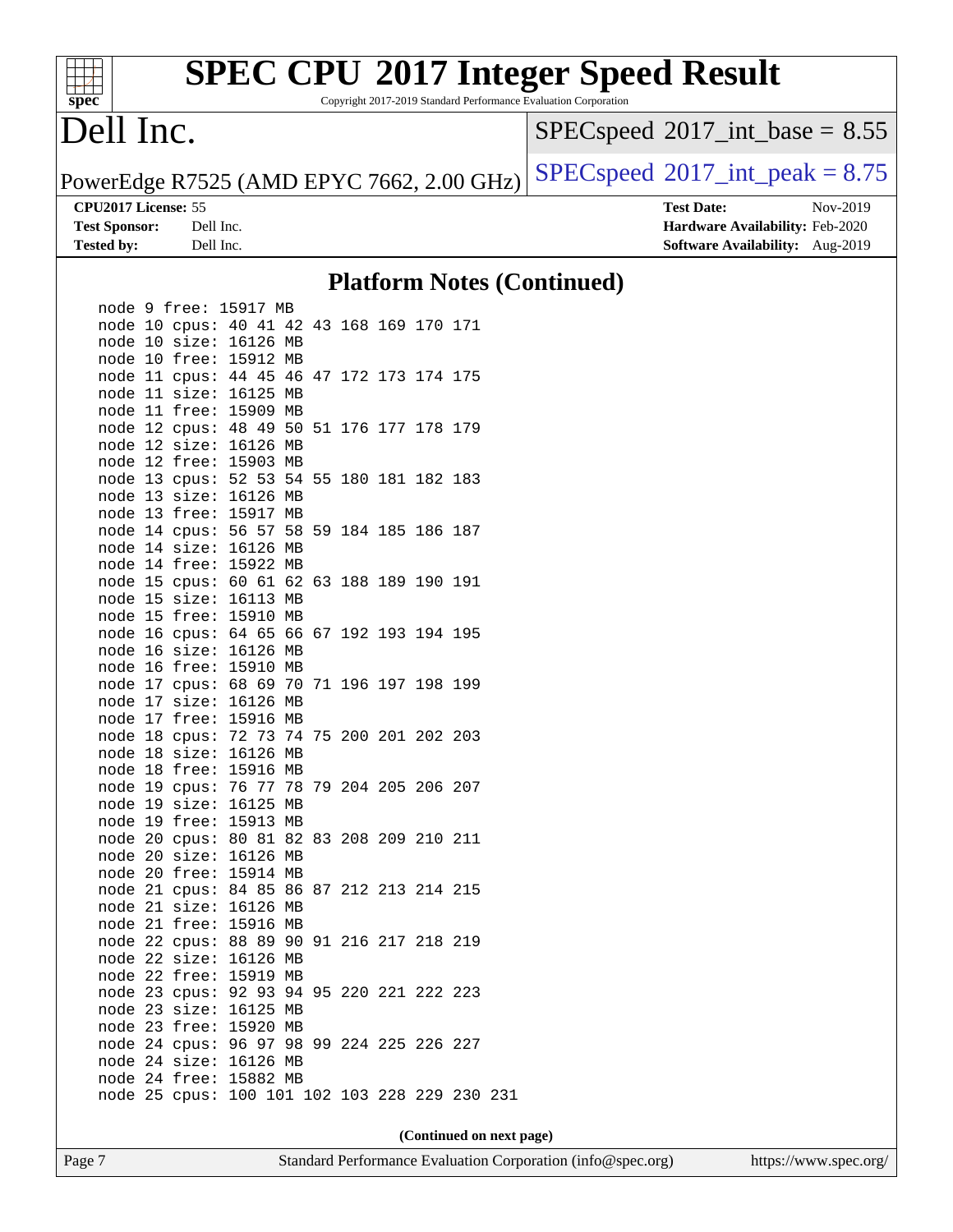Copyright 2017-2019 Standard Performance Evaluation Corporation

## Dell Inc.

**[spec](http://www.spec.org/)**

 $SPEC speed$ <sup>®</sup>[2017\\_int\\_base =](http://www.spec.org/auto/cpu2017/Docs/result-fields.html#SPECspeed2017intbase) 8.55

PowerEdge R7525 (AMD EPYC 7662, 2.00 GHz)  $\left|$  [SPECspeed](http://www.spec.org/auto/cpu2017/Docs/result-fields.html#SPECspeed2017intpeak)<sup>®</sup>[2017\\_int\\_peak = 8](http://www.spec.org/auto/cpu2017/Docs/result-fields.html#SPECspeed2017intpeak).75

**[CPU2017 License:](http://www.spec.org/auto/cpu2017/Docs/result-fields.html#CPU2017License)** 55 **[Test Date:](http://www.spec.org/auto/cpu2017/Docs/result-fields.html#TestDate)** Nov-2019 **[Test Sponsor:](http://www.spec.org/auto/cpu2017/Docs/result-fields.html#TestSponsor)** Dell Inc. **[Hardware Availability:](http://www.spec.org/auto/cpu2017/Docs/result-fields.html#HardwareAvailability)** Feb-2020 **[Tested by:](http://www.spec.org/auto/cpu2017/Docs/result-fields.html#Testedby)** Dell Inc. **[Software Availability:](http://www.spec.org/auto/cpu2017/Docs/result-fields.html#SoftwareAvailability)** Aug-2019

#### **[Platform Notes \(Continued\)](http://www.spec.org/auto/cpu2017/Docs/result-fields.html#PlatformNotes)**

| Page 8 |                                               |             |              |                |              |                |                                     |            |          |          |          | Standard Performance Evaluation Corporation (info@spec.org) |    |        |      |       |    |    |        | https://www.spec.org/ |    |
|--------|-----------------------------------------------|-------------|--------------|----------------|--------------|----------------|-------------------------------------|------------|----------|----------|----------|-------------------------------------------------------------|----|--------|------|-------|----|----|--------|-----------------------|----|
|        |                                               |             |              |                |              |                |                                     |            |          |          |          | (Continued on next page)                                    |    |        |      |       |    |    |        |                       |    |
|        | 11                                            | 11          | $11\,$       | 11             | 11           | 11             | 11                                  | 11         | 11       | 11       | 11       | 11                                                          |    |        |      |       |    |    |        |                       |    |
|        | 11:                                           | 11          | 11           | 11             | 11           | 11             | 11                                  | 11         | 11       | 11       | 11       | 11                                                          | 10 | 11     | 11   | 11    | 11 | 11 | 11     | 11                    | 11 |
|        | 11                                            | 11          | 11           | 11             | 11           | 11             | 11                                  | 11         | $11\,$   | 11       | 11       | 11                                                          |    |        |      |       |    |    |        |                       |    |
|        | 10:                                           | $11\,$      | 11           | 11             | 11           | 11             | 11                                  | 11         | 11       | 11       | $11\,$   | 10                                                          | 11 | 11     | $11$ | 11    | 11 | 11 | 11     | 11                    | 11 |
|        | 11                                            | 11          | 11           | 11             | 11           | 11             | 11                                  | 11         | 11       | 11       | 11       | 11                                                          |    |        |      |       |    |    |        |                       |    |
|        | 9 :                                           | 11          | 11           | 11             | 11           | 11             | 11                                  | 11         | 11       | 11       | 10       | 11                                                          | 11 | $11\,$ | 11   | 11    | 11 | 11 | 11     | 11                    | 11 |
|        |                                               |             |              |                |              |                | 11 11 11 11 11 11 11 11 11 11 11 11 |            |          |          |          |                                                             |    |        |      |       |    |    |        |                       |    |
|        | 8:                                            | 11          | 11           | 11             | 11           | 11             | 11                                  | 11         | 11       | 10       | 11       | 11                                                          | 11 | 11     | 11   | 11    | 11 | 11 | 11     | 11                    | 11 |
|        | 11                                            | 11          | 11           | 11             | 11           | 11             | 11                                  | 11         | 11       | 11       | 11       | 11                                                          |    |        |      |       |    |    |        |                       |    |
|        | 7:                                            | 11          | 11           | 11             | 11           | 11             | 11                                  | 11         | 10       | 11       | 11       | 11                                                          | 11 | 11     | 11   | 11    | 11 | 11 | 11     | 11                    | 11 |
|        | 11                                            | 11          | 11           | 11             | 11           | 11             | 11                                  | 11         | 11       | 11       | 11       | 11                                                          |    |        |      |       |    |    |        |                       |    |
|        | 6:                                            | 11          | 11           | 11             | 11           | 11             | 11                                  | 10         | 11       | 11       | 11       | 11                                                          | 11 | 11     | 11   | 11    | 11 | 11 | 11     | 11                    | 11 |
|        | 11                                            | 11          | 11           | 11             | 11           | 11             | 11                                  | 11         | 11       | 11       | 11       | 11                                                          |    |        |      |       |    |    |        |                       |    |
|        | 5:                                            | 11          | 11           | 11             | 11           | 11             | 10                                  | 11         | 11       | 11       | 11       | 11                                                          | 11 | 11     | 11   | 11    | 11 | 11 | 11     | 11                    | 11 |
|        | 4:<br>11                                      | 11<br>11    | 11<br>11     | 11<br>11       | 11<br>11     | 10<br>11       | 11<br>11                            | 11<br>11   | 11<br>11 | 11<br>11 | 11<br>11 | 11<br>11                                                    | 11 | 11     | 11   | 11    | 11 | 11 | 11     | 11                    | 11 |
|        | 11                                            | 11          | 11           | 11             | 11           | 11             | 11                                  | 11         | 11       | 11       | 11       | 11                                                          |    |        |      |       |    |    |        |                       |    |
|        | 3:                                            | 11          | 11           | 11             | 10           | 11             | 11                                  | 11         | 11       | 11       | 11       | 11                                                          | 11 | 11     | 11   | 11    | 11 | 11 | $11\,$ | $11\,$                | 11 |
|        | 11                                            | 11          | 11           | 11             | 11           | 11             | 11                                  | 11         | 11       | 11       | 11       | 11                                                          |    |        |      |       |    |    |        |                       |    |
|        | 2:                                            | 11          | 11           | 10             | 11           | 11             | 11                                  | 11         | 11       | 11       | 11       | 11                                                          | 11 | 11     | 11   | 11    | 11 | 11 | 11     | $11\,$                | 11 |
|        | 11                                            | 11          | 11           | 11             | 11           | 11             | 11                                  | 11         | 11       | 11       | 11       | 11                                                          |    |        |      |       |    |    |        |                       |    |
|        | 1:                                            | 11          | 10           | 11             | 11           | 11             | 11                                  | 11         | 11       | 11       | 11       | 11                                                          | 11 | 11     | 11   | 11    | 11 | 11 | 11     | 11                    | 11 |
|        | 11                                            | 11          | 11           | 11             | 11           | 11             | 11                                  | 11         | 11       | 11       | 11       | 11                                                          |    |        |      |       |    |    |        |                       |    |
|        | 0 :                                           | 10          | 11           | 11             | 11           | 11             | 11                                  | 11         | 11       | 11       | 11       | 11                                                          | 11 | 11     | 11   | 11    | 11 | 11 | 11     | 11                    | 11 |
|        | 20 21 22 23 24 25 26 27 28 29 30 31           |             |              |                |              |                |                                     |            |          |          |          |                                                             |    |        |      |       |    |    |        |                       |    |
|        | node                                          | $\mathbf 0$ | $\mathbf{1}$ | $\overline{c}$ | $\mathbf{3}$ | $\overline{4}$ |                                     | $5 -$<br>6 |          | 7 8      |          | 9 10                                                        | 11 | 12     | 13   | 14 15 |    | 16 | 17     | 18                    | 19 |
|        | node distances:                               |             |              |                |              |                |                                     |            |          |          |          |                                                             |    |        |      |       |    |    |        |                       |    |
|        | node 31 free: 15888 MB                        |             |              |                |              |                |                                     |            |          |          |          |                                                             |    |        |      |       |    |    |        |                       |    |
|        | node 31 size: 16093 MB                        |             |              |                |              |                |                                     |            |          |          |          |                                                             |    |        |      |       |    |    |        |                       |    |
|        | node 31 cpus: 124 125 126 127 252 253 254 255 |             |              |                |              |                |                                     |            |          |          |          |                                                             |    |        |      |       |    |    |        |                       |    |
|        | node 30 free: 15907 MB                        |             |              |                |              |                |                                     |            |          |          |          |                                                             |    |        |      |       |    |    |        |                       |    |
|        | node 30 size: 16126 MB                        |             |              |                |              |                |                                     |            |          |          |          |                                                             |    |        |      |       |    |    |        |                       |    |
|        | node 30 cpus: 120 121 122 123 248 249 250 251 |             |              |                |              |                |                                     |            |          |          |          |                                                             |    |        |      |       |    |    |        |                       |    |
|        | node 29 free: 15919 MB                        |             |              |                |              |                |                                     |            |          |          |          |                                                             |    |        |      |       |    |    |        |                       |    |
|        | node 29 size: 16126 MB                        |             |              |                |              |                |                                     |            |          |          |          |                                                             |    |        |      |       |    |    |        |                       |    |
|        | node 29 cpus: 116 117 118 119 244 245 246 247 |             |              |                |              |                |                                     |            |          |          |          |                                                             |    |        |      |       |    |    |        |                       |    |
|        | node 28 free: 15918 MB                        |             |              |                |              |                |                                     |            |          |          |          |                                                             |    |        |      |       |    |    |        |                       |    |
|        | node 28 size: 16126 MB                        |             |              |                |              |                |                                     |            |          |          |          |                                                             |    |        |      |       |    |    |        |                       |    |
|        | node 28 cpus: 112 113 114 115 240 241 242 243 |             |              |                |              |                |                                     |            |          |          |          |                                                             |    |        |      |       |    |    |        |                       |    |
|        | node 27 free: 15920 MB                        |             |              |                |              |                |                                     |            |          |          |          |                                                             |    |        |      |       |    |    |        |                       |    |
|        | node 27 size: 16125 MB                        |             |              |                |              |                |                                     |            |          |          |          |                                                             |    |        |      |       |    |    |        |                       |    |
|        | node 27 cpus: 108 109 110 111 236 237 238 239 |             |              |                |              |                |                                     |            |          |          |          |                                                             |    |        |      |       |    |    |        |                       |    |
|        | node 26 free: 15880 MB                        |             |              |                |              |                |                                     |            |          |          |          |                                                             |    |        |      |       |    |    |        |                       |    |
|        | node 26 size: 16126 MB                        |             |              |                |              |                |                                     |            |          |          |          |                                                             |    |        |      |       |    |    |        |                       |    |
|        | node 26 cpus: 104 105 106 107 232 233 234 235 |             |              |                |              |                |                                     |            |          |          |          |                                                             |    |        |      |       |    |    |        |                       |    |
|        | node 25 free: 15795 MB                        |             |              |                |              |                |                                     |            |          |          |          |                                                             |    |        |      |       |    |    |        |                       |    |
|        | node 25 size: 16126 MB                        |             |              |                |              |                |                                     |            |          |          |          |                                                             |    |        |      |       |    |    |        |                       |    |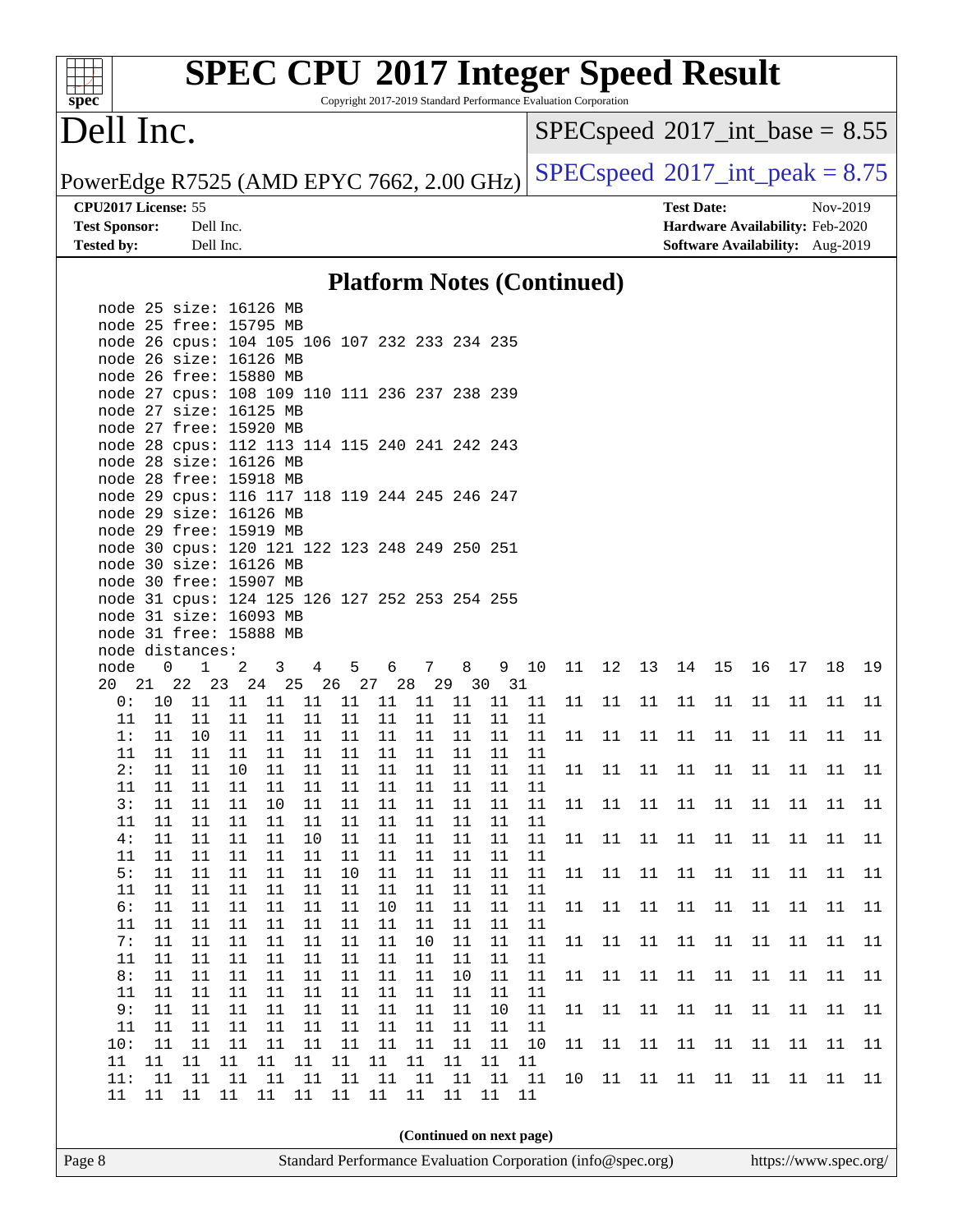#### **[spec](http://www.spec.org/)**

# **[SPEC CPU](http://www.spec.org/auto/cpu2017/Docs/result-fields.html#SPECCPU2017IntegerSpeedResult)[2017 Integer Speed Result](http://www.spec.org/auto/cpu2017/Docs/result-fields.html#SPECCPU2017IntegerSpeedResult)**

Copyright 2017-2019 Standard Performance Evaluation Corporation

## Dell Inc.

 $SPEC speed$ <sup>®</sup> $2017$ \_int\_base = 8.55

PowerEdge R7525 (AMD EPYC 7662, 2.00 GHz)  $\left|$  [SPECspeed](http://www.spec.org/auto/cpu2017/Docs/result-fields.html#SPECspeed2017intpeak)<sup>®</sup>[2017\\_int\\_peak = 8](http://www.spec.org/auto/cpu2017/Docs/result-fields.html#SPECspeed2017intpeak).75

**[CPU2017 License:](http://www.spec.org/auto/cpu2017/Docs/result-fields.html#CPU2017License)** 55 **[Test Date:](http://www.spec.org/auto/cpu2017/Docs/result-fields.html#TestDate)** Nov-2019 **[Test Sponsor:](http://www.spec.org/auto/cpu2017/Docs/result-fields.html#TestSponsor)** Dell Inc. **[Hardware Availability:](http://www.spec.org/auto/cpu2017/Docs/result-fields.html#HardwareAvailability)** Feb-2020 **[Tested by:](http://www.spec.org/auto/cpu2017/Docs/result-fields.html#Testedby)** Dell Inc. **[Software Availability:](http://www.spec.org/auto/cpu2017/Docs/result-fields.html#SoftwareAvailability)** Aug-2019

#### **[Platform Notes \(Continued\)](http://www.spec.org/auto/cpu2017/Docs/result-fields.html#PlatformNotes)**

| 12:       | 11        | 11                 | 11       | 11           | 11           |             | 11 11 11     |             | 11       | 11       | - 11     | 11 | 10     | 11     | 11     | 11     | 11 | 11     | 11 | 11     |
|-----------|-----------|--------------------|----------|--------------|--------------|-------------|--------------|-------------|----------|----------|----------|----|--------|--------|--------|--------|----|--------|----|--------|
| 11        | 11        | 11                 | 11       | 11           | 11           | 11          | 11           | 11          | 11       | 11       | 11       |    |        |        |        |        |    |        |    |        |
| 13:       | 11        | 11                 | 11       | 11           | 11           | 11          | 11           | $11\,$      | 11       | 11       | 11       | 11 | 11     | $10$   | 11     | 11     | 11 | 11     | 11 | 11     |
| 11<br>14: | 11<br>11  | 11<br>- 11         | 11<br>11 | $11\,$<br>11 | 11<br>11     | 11<br>11    | 11<br>11     | 11<br>11    | 11<br>11 | 11<br>11 | 11<br>11 | 11 | 11     | 11     | 10     | 11     | 11 | 11     | 11 | 11     |
| 11        | 11        | 11                 | 11       | 11           | 11           | 11          | 11           | 11          | 11       | 11       | 11       |    |        |        |        |        |    |        |    |        |
| 15:       | 11        | 11                 | 11       | 11           | 11           | 11          | 11           | 11          | 11       | 11       | 11       | 11 | 11     | 11     | 11     | 10     | 11 | 11     | 11 | 11     |
| 11        | 11        | 11                 | 11       | 11           | 11           | 11          | 11           | 11          | 11       | 11       | 11       |    |        |        |        |        |    |        |    |        |
| 16:       | 11        | 11                 | 11       | 11           | 11           | 11          | 11           | 11          | 11       | 11       | 11       | 11 | 11     | $11\,$ | 11     | $11\,$ | 10 | 11     | 11 | 11     |
| 11        | 11        | 11                 | 11       | 11           | 11           | 11          | 11           | 11          | 11       | 11       | 11       |    |        |        |        |        |    |        |    |        |
| 17:       | 11        | 11                 | 11       | 11           | 11           | 11          | 11           | 11          | 11       | 11       | 11       | 11 | 11     | 11     | 11     | 11     | 11 | 10     | 11 | $11\,$ |
| 11        | 11        | 11                 | 11       | 11           | 11           | 11          | 11           | 11          | 11       | 11       | 11       |    |        |        |        |        |    |        |    |        |
| 18:       | 11        | 11                 | 11       | 11           | 11           | 11          | 11           | 11          | 11       | 11       | 11       | 11 | 11     | $11\,$ | $11\,$ | 11     | 11 | 11     | 10 | 11     |
| 11<br>19: | 11<br>11  | 11<br>11           | 11<br>11 | 11           | 11           | 11<br>11    | 11           | 11<br>11 11 | 11       | 11       | 11<br>11 |    |        |        |        |        |    |        |    |        |
| 11        | 11        | 11                 | 11       | 11           | 11 11<br>11  | 11          | 11           | 11          | 11<br>11 | 11<br>11 | 11       | 11 | 11     | 11     | 11     | 11     | 11 | 11     | 11 | 10     |
| 20:       | 11        | 11                 | 11       | 11           | 11           | 11          |              | 11 11       | 11       | 11       | 11       | 11 | $11\,$ | $11\,$ | $11\,$ | $11\,$ | 11 | $11\,$ | 11 | $11\,$ |
| 10        | 11        | 11                 | 11       | 11           | 11           | 11          | 11           | 11          | 11       | 11       | 11       |    |        |        |        |        |    |        |    |        |
| 21:       | 11        | 11                 | 11       | 11           | 11           | 11          | 11           | 11          | 11       | 11       | 11       | 11 | 11     | 11     | 11     | 11     | 11 | 11     | 11 | 11     |
| 11        | 10        | 11                 | $11\,$   | $11\,$       | 11           | 11          | 11           | 11          | 11       | 11       | 11       |    |        |        |        |        |    |        |    |        |
| 22:       | 11        | 11                 | 11       | 11           | 11           | 11          | 11           | 11          | 11       | 11       | 11       | 11 | 11     | 11     | 11     | 11     | 11 | 11     | 11 | 11     |
| 11        | 11        | 10                 | 11       | 11           | 11           | 11          | 11           | 11          | 11       | 11       | 11       |    |        |        |        |        |    |        |    |        |
| 23:       | 11        | 11                 | 11       | 11           | 11           | 11          | 11           | 11          | 11       | 11       | 11       | 11 | $11\,$ | $11\,$ | $11\,$ | $11\,$ | 11 | $11\,$ | 11 | 11     |
| 11        | 11        | 11                 | 10       | 11           | 11           | 11          | 11           | 11          | 11       | 11       | 11       |    |        |        |        |        |    |        |    |        |
| 24:       | 11        | 11                 | 11       | 11           | 11           | 11          | 11           | 11          | 11       | 11       | 11       | 11 | 11     | 11     | 11     | 11     | 11 | 11     | 11 | 11     |
| 11<br>25: | 11<br>11  | 11<br>11           | 11<br>11 | $10$<br>11   | 11<br>11     | 11<br>11    | $11\,$<br>11 | 11<br>11    | 11<br>11 | 11<br>11 | 11<br>11 |    |        |        |        |        |    | 11     | 11 |        |
| 11        | 11        | 11                 | 11       | 11           | 10           | 11          | 11           | 11          | 11       | 11       | 11       | 11 | 11     | 11     | 11     | 11     | 11 |        |    | 11     |
| 26:       | 11        | 11                 | 11       | 11           | 11           | 11          | 11           | 11          | 11       | 11       | 11       | 11 | 11     | 11     | 11     | 11     | 11 | 11     | 11 | 11     |
| 11        | 11        | 11                 | 11       | 11           | 11           | $10$        | 11           | $11\,$      | $11\,$   | 11       | 11       |    |        |        |        |        |    |        |    |        |
| 27:       | 11        | 11                 | 11       |              | 11 11        | 11          |              | 11 11       | 11       | 11       | 11       | 11 | 11     | 11     | 11     | 11     | 11 | 11     | 11 | 11     |
| 11        | 11        | 11                 | 11       | 11           | 11           | 11          | 10           | 11          | 11       | 11       | 11       |    |        |        |        |        |    |        |    |        |
| 28:       | 11        | 11                 | 11       | $11\,$       | 11           | 11          | 11           | 11          | $11\,$   | 11       | 11       | 11 | 11     | 11     | 11     | 11     | 11 | $11\,$ | 11 | 11     |
| 11        | 11        | 11                 | 11       | 11           | 11           | 11          | 11           | 10          | 11       | 11       | 11       |    |        |        |        |        |    |        |    |        |
| 29:       | 11        | 11                 | 11       | 11           | 11           | 11          | 11           | 11          | 11       | 11       | 11       | 11 | 11     | 11     | 11     | 11     | 11 | 11     | 11 | 11     |
| 11        | 11        | 11                 | 11       | $11\,$       | $11\,$       | $11\,$      | $11\,$       | $11\,$      | $10$     | $11\,$   | 11       |    |        |        |        |        |    |        |    |        |
| 30:       | 11<br>11  | 11                 | 11       | 11           | 11           | 11          | 11           | 11<br>11    | 11       | 11       | 11       | 11 | 11     | 11     | 11     | 11     | 11 | 11     | 11 | 11     |
| 11<br>31: | 11        | 11<br>11           | 11<br>11 | 11<br>11     | 11<br>11     | 11<br>11    | 11           | 11 11       | 11<br>11 | 10<br>11 | 11<br>11 | 11 | 11     | $11\,$ | 11     | 11     | 11 | 11     | 11 | 11     |
| 11        | 11        | 11                 | 11       | 11           | 11           | 11          | 11           | 11          | 11       | 11       | 10       |    |        |        |        |        |    |        |    |        |
|           |           |                    |          |              |              |             |              |             |          |          |          |    |        |        |        |        |    |        |    |        |
|           |           | From /proc/meminfo |          |              |              |             |              |             |          |          |          |    |        |        |        |        |    |        |    |        |
|           | MemTotal: |                    |          |              | 527783152 kB |             |              |             |          |          |          |    |        |        |        |        |    |        |    |        |
|           |           | HugePages Total:   |          |              |              | $\mathbf 0$ |              |             |          |          |          |    |        |        |        |        |    |        |    |        |
|           |           | Hugepagesize:      |          |              |              | 2048 kB     |              |             |          |          |          |    |        |        |        |        |    |        |    |        |
|           |           |                    |          |              |              |             |              |             |          |          |          |    |        |        |        |        |    |        |    |        |

From /etc/\*release\* /etc/\*version\*

**(Continued on next page)**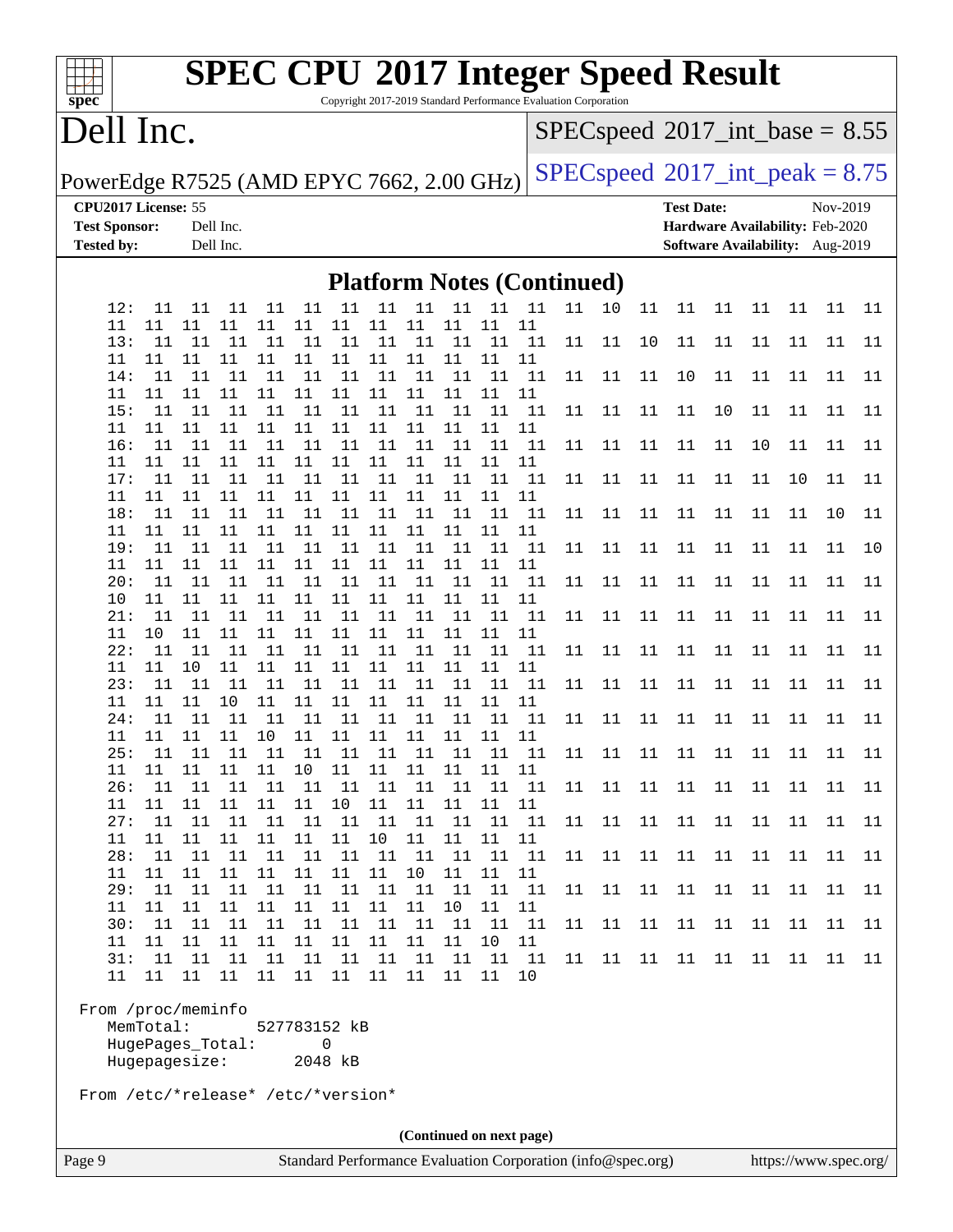| <b>SPEC CPU®2017 Integer Speed Result</b><br>Copyright 2017-2019 Standard Performance Evaluation Corporation<br>$spec^*$                                                                                                                                                                                                                                                                                                                                |                                                                                                                                                                                            |  |  |  |  |  |
|---------------------------------------------------------------------------------------------------------------------------------------------------------------------------------------------------------------------------------------------------------------------------------------------------------------------------------------------------------------------------------------------------------------------------------------------------------|--------------------------------------------------------------------------------------------------------------------------------------------------------------------------------------------|--|--|--|--|--|
| Dell Inc.                                                                                                                                                                                                                                                                                                                                                                                                                                               | $SPEC speed^{\circ}2017\_int\_base = 8.55$                                                                                                                                                 |  |  |  |  |  |
| PowerEdge R7525 (AMD EPYC 7662, 2.00 GHz)                                                                                                                                                                                                                                                                                                                                                                                                               | $SPEC speed^{\circ}2017\_int\_peak = 8.75$                                                                                                                                                 |  |  |  |  |  |
| CPU2017 License: 55<br><b>Test Sponsor:</b><br>Dell Inc.<br><b>Tested by:</b><br>Dell Inc.                                                                                                                                                                                                                                                                                                                                                              | <b>Test Date:</b><br>Nov-2019<br>Hardware Availability: Feb-2020<br>Software Availability: Aug-2019                                                                                        |  |  |  |  |  |
| <b>Platform Notes (Continued)</b>                                                                                                                                                                                                                                                                                                                                                                                                                       |                                                                                                                                                                                            |  |  |  |  |  |
| os-release:<br>NAME="SLES"<br>VERSION="15-SP1"<br>VERSION_ID="15.1"<br>PRETTY_NAME="SUSE Linux Enterprise Server 15 SP1"<br>ID="sles"<br>ID LIKE="suse"<br>$ANSI$ _COLOR="0;32"<br>$CPE\_NAME='cpe://o:suse: sles:15:sp1"$<br>uname $-a$ :<br>Linux linux-g3ob 4.12.14-195-default #1 SMP Tue May 7 10:55:11 UTC 2019 (8fba516)<br>x86_64 x86_64 x86_64 GNU/Linux<br>Kernel self-reported vulnerability status:<br>$CVE-2018-3620$ (L1 Terminal Fault): | Not affected                                                                                                                                                                               |  |  |  |  |  |
| Microarchitectural Data Sampling:<br>CVE-2017-5754 (Meltdown):<br>CVE-2018-3639 (Speculative Store Bypass): Mitigation: Speculative Store Bypass disabled<br>CVE-2017-5753 (Spectre variant 1):<br>$CVE-2017-5715$ (Spectre variant 2):<br>filling                                                                                                                                                                                                      | Not affected<br>Not affected<br>via prctl and seccomp<br>Mitigation: __user pointer sanitization<br>Mitigation: Full AMD retpoline, IBPB:<br>conditional, IBRS_FW, STIBP: conditional, RSB |  |  |  |  |  |
| run-level 3 Nov 29 14:42 last=5                                                                                                                                                                                                                                                                                                                                                                                                                         |                                                                                                                                                                                            |  |  |  |  |  |
| SPEC is set to: /root/cpu2017-1.1.0<br>Filesystem<br>Type Size Used Avail Use% Mounted on<br>/dev/sda2<br>xfs<br>440G<br>36G 405G 8% /                                                                                                                                                                                                                                                                                                                  |                                                                                                                                                                                            |  |  |  |  |  |
| From /sys/devices/virtual/dmi/id<br>Dell Inc. 1.2.6 11/21/2019<br>BTOS:<br>Vendor: Dell Inc.<br>Product: PowerEdge R7525<br>Product Family: PowerEdge<br>Serial: 1234567                                                                                                                                                                                                                                                                                |                                                                                                                                                                                            |  |  |  |  |  |
| Additional information from dmidecode follows. WARNING: Use caution when you interpret<br>this section. The 'dmidecode' program reads system data which is "intended to allow<br>hardware to be accurately determined", but the intent may not be met, as there are<br>frequent changes to hardware, firmware, and the "DMTF SMBIOS" standard.<br>Memory:                                                                                               |                                                                                                                                                                                            |  |  |  |  |  |
| 7x 802C80B3802C 36ASF4G72PZ-3G2E2 32 GB 2 rank 3200<br>8x 802C869D802C 36ASF4G72PZ-3G2E2 32 GB 2 rank 3200<br>1x 80AD80B380AD HMA84GR7CJR4N-XN 32 GB 2 rank 3200                                                                                                                                                                                                                                                                                        |                                                                                                                                                                                            |  |  |  |  |  |
| (Continued on next page)                                                                                                                                                                                                                                                                                                                                                                                                                                |                                                                                                                                                                                            |  |  |  |  |  |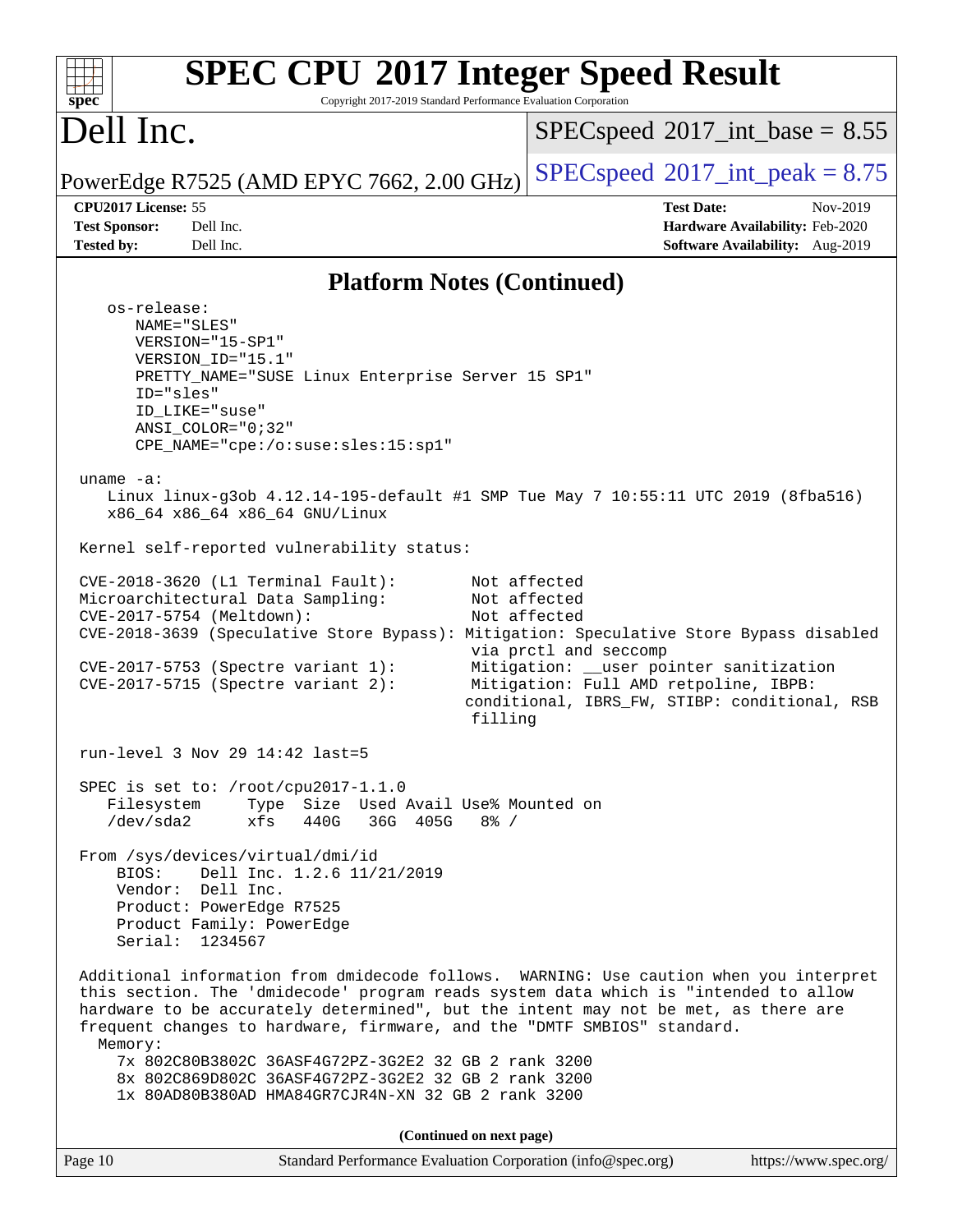| <b>SPEC CPU®2017 Integer Speed Result</b><br>Copyright 2017-2019 Standard Performance Evaluation Corporation<br>$spec^*$                                                                                                                                           |                                                                                                     |  |  |  |  |  |  |  |
|--------------------------------------------------------------------------------------------------------------------------------------------------------------------------------------------------------------------------------------------------------------------|-----------------------------------------------------------------------------------------------------|--|--|--|--|--|--|--|
| Dell Inc.                                                                                                                                                                                                                                                          | $SPEC speed^{\circ}2017\_int\_base = 8.55$                                                          |  |  |  |  |  |  |  |
| PowerEdge R7525 (AMD EPYC 7662, 2.00 GHz)                                                                                                                                                                                                                          | $SPEC speed^{\circ}2017\_int\_peak = 8.75$                                                          |  |  |  |  |  |  |  |
| CPU2017 License: 55<br><b>Test Sponsor:</b><br>Dell Inc.<br><b>Tested by:</b><br>Dell Inc.                                                                                                                                                                         | <b>Test Date:</b><br>Nov-2019<br>Hardware Availability: Feb-2020<br>Software Availability: Aug-2019 |  |  |  |  |  |  |  |
| <b>Platform Notes (Continued)</b>                                                                                                                                                                                                                                  |                                                                                                     |  |  |  |  |  |  |  |
| 16x Not Specified Not Specified                                                                                                                                                                                                                                    |                                                                                                     |  |  |  |  |  |  |  |
| (End of data from sysinfo program)                                                                                                                                                                                                                                 |                                                                                                     |  |  |  |  |  |  |  |
| <b>Compiler Version Notes</b>                                                                                                                                                                                                                                      |                                                                                                     |  |  |  |  |  |  |  |
| 600.perlbench_s(base, peak) 602.gcc_s(base, peak) 605.mcf_s(base,<br>С<br>peak) 625.x264_s(base, peak) 657.xz_s(base, peak)                                                                                                                                        |                                                                                                     |  |  |  |  |  |  |  |
| AOCC.LLVM.2.0.0.B191.2019_07_19 clang version 8.0.0 (CLANG: Jenkins<br>AOCC_2_0_0-Build#191) (based on LLVM AOCC.LLVM.2.0.0.B191.2019_07_19)<br>Target: x86_64-unknown-linux-gnu<br>Thread model: posix                                                            |                                                                                                     |  |  |  |  |  |  |  |
| InstalledDir: /sppo/dev/compilers/aocc-compiler-2.0.0/bin                                                                                                                                                                                                          |                                                                                                     |  |  |  |  |  |  |  |
| $623.xalanchm k_s (peak)$<br>$C++$                                                                                                                                                                                                                                 |                                                                                                     |  |  |  |  |  |  |  |
| AOCC.LLVM.2.0.0.B191.2019_07_19 clang version 8.0.0 (CLANG: Jenkins<br>AOCC_2_0_0-Build#191) (based on LLVM AOCC.LLVM.2.0.0.B191.2019_07_19)<br>Target: i386-unknown-linux-gnu<br>Thread model: posix                                                              |                                                                                                     |  |  |  |  |  |  |  |
| InstalledDir: /sppo/dev/compilers/aocc-compiler-2.0.0/bin                                                                                                                                                                                                          |                                                                                                     |  |  |  |  |  |  |  |
| 620.omnetpp_s(base, peak) 623.xalancbmk_s(base)<br>$C++$<br>631.deepsjeng_s(base, peak) 641.leela_s(base, peak)                                                                                                                                                    |                                                                                                     |  |  |  |  |  |  |  |
| AOCC.LLVM.2.0.0.B191.2019_07_19 clang version 8.0.0 (CLANG: Jenkins<br>AOCC_2_0_0-Build#191) (based on LLVM AOCC.LLVM.2.0.0.B191.2019_07_19)<br>Target: x86_64-unknown-linux-gnu<br>Thread model: posix                                                            |                                                                                                     |  |  |  |  |  |  |  |
| InstalledDir: /sppo/dev/compilers/aocc-compiler-2.0.0/bin                                                                                                                                                                                                          |                                                                                                     |  |  |  |  |  |  |  |
| $623.xalanchm k_s (peak)$<br>$C++$                                                                                                                                                                                                                                 |                                                                                                     |  |  |  |  |  |  |  |
| AOCC.LLVM.2.0.0.B191.2019_07_19 clang version 8.0.0 (CLANG: Jenkins<br>AOCC_2_0_0-Build#191) (based on LLVM AOCC.LLVM.2.0.0.B191.2019_07_19)<br>Target: i386-unknown-linux-gnu<br>Thread model: posix<br>InstalledDir: /sppo/dev/compilers/aocc-compiler-2.0.0/bin |                                                                                                     |  |  |  |  |  |  |  |
| (Continued on next page)                                                                                                                                                                                                                                           |                                                                                                     |  |  |  |  |  |  |  |
| Page 11<br>Standard Performance Evaluation Corporation (info@spec.org)                                                                                                                                                                                             | https://www.spec.org/                                                                               |  |  |  |  |  |  |  |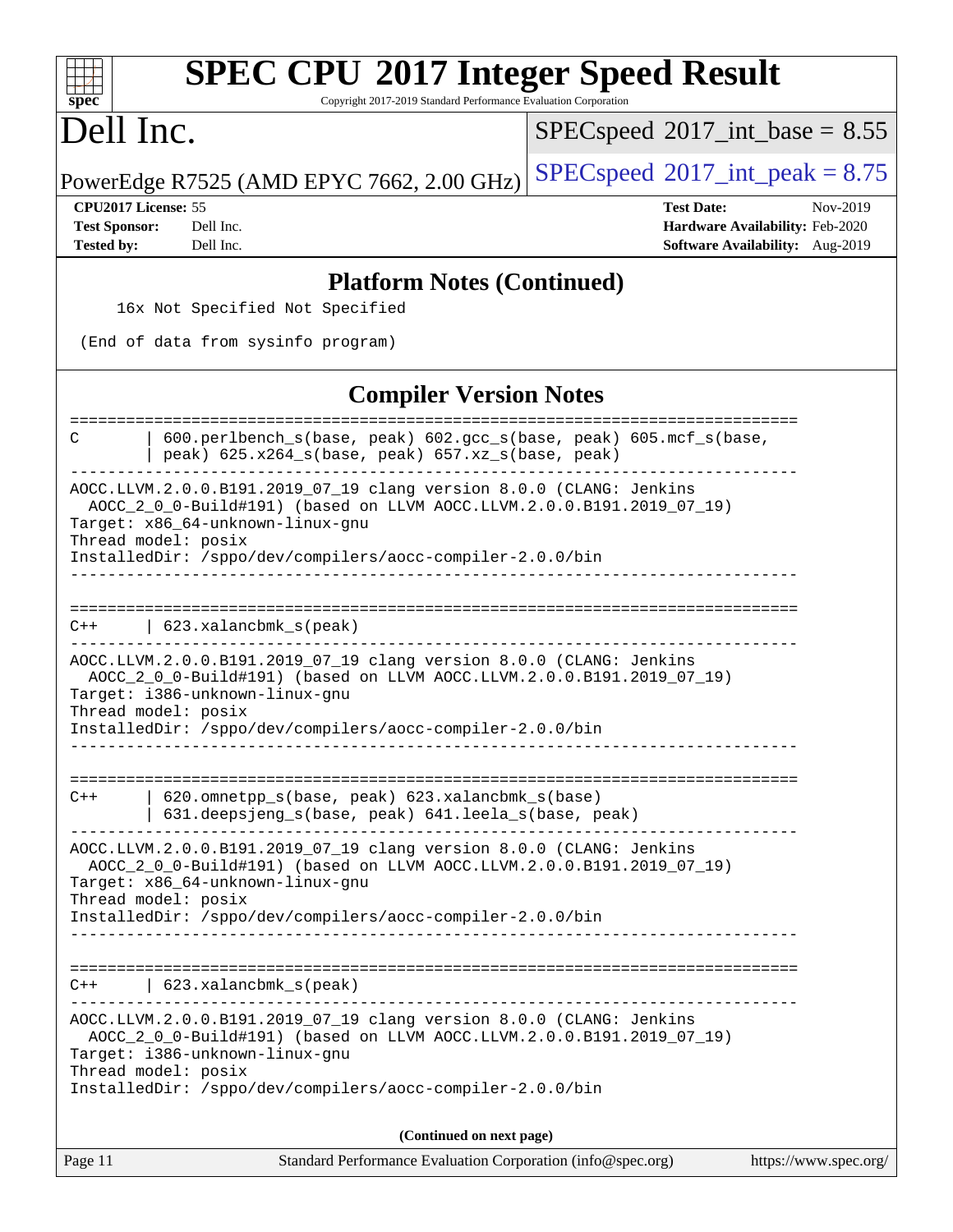| <b>SPEC CPU®2017 Integer Speed Result</b><br>$spec^*$<br>Copyright 2017-2019 Standard Performance Evaluation Corporation                                                                                                                                                                                                                                                                       |                                                                                                     |
|------------------------------------------------------------------------------------------------------------------------------------------------------------------------------------------------------------------------------------------------------------------------------------------------------------------------------------------------------------------------------------------------|-----------------------------------------------------------------------------------------------------|
| Dell Inc.                                                                                                                                                                                                                                                                                                                                                                                      | $SPEC speed^{\circ}2017\_int\_base = 8.55$                                                          |
| PowerEdge R7525 (AMD EPYC 7662, 2.00 GHz)                                                                                                                                                                                                                                                                                                                                                      | $SPEC speed^{\circ}2017\_int\_peak = 8.75$                                                          |
| CPU2017 License: 55<br><b>Test Sponsor:</b><br>Dell Inc.<br><b>Tested by:</b><br>Dell Inc.                                                                                                                                                                                                                                                                                                     | <b>Test Date:</b><br>Nov-2019<br>Hardware Availability: Feb-2020<br>Software Availability: Aug-2019 |
| <b>Compiler Version Notes (Continued)</b>                                                                                                                                                                                                                                                                                                                                                      |                                                                                                     |
| $620$ .omnetpp $s(base, peak)$ 623.xalancbmk $s(base)$<br>$C++$<br>631.deepsjeng_s(base, peak) 641.leela_s(base, peak)<br>AOCC.LLVM.2.0.0.B191.2019 07 19 clang version 8.0.0 (CLANG: Jenkins<br>AOCC_2_0_0-Build#191) (based on LLVM AOCC.LLVM.2.0.0.B191.2019_07_19)<br>Target: x86 64-unknown-linux-gnu<br>Thread model: posix<br>InstalledDir: /sppo/dev/compilers/aocc-compiler-2.0.0/bin |                                                                                                     |
| Fortran   648. exchange2_s(base, peak)                                                                                                                                                                                                                                                                                                                                                         |                                                                                                     |
| AOCC.LLVM.2.0.0.B191.2019_07_19 clang version 8.0.0 (CLANG: Jenkins<br>AOCC_2_0_0-Build#191) (based on LLVM AOCC.LLVM.2.0.0.B191.2019_07_19)<br>Target: x86_64-unknown-linux-gnu<br>Thread model: posix<br>InstalledDir: /sppo/dev/compilers/aocc-compiler-2.0.0/bin                                                                                                                           |                                                                                                     |

#### **[Base Compiler Invocation](http://www.spec.org/auto/cpu2017/Docs/result-fields.html#BaseCompilerInvocation)**

[C benchmarks](http://www.spec.org/auto/cpu2017/Docs/result-fields.html#Cbenchmarks): [clang](http://www.spec.org/cpu2017/results/res2019q4/cpu2017-20191208-20214.flags.html#user_CCbase_clang-c)

[C++ benchmarks:](http://www.spec.org/auto/cpu2017/Docs/result-fields.html#CXXbenchmarks) [clang++](http://www.spec.org/cpu2017/results/res2019q4/cpu2017-20191208-20214.flags.html#user_CXXbase_clang-cpp)

[Fortran benchmarks](http://www.spec.org/auto/cpu2017/Docs/result-fields.html#Fortranbenchmarks): [flang](http://www.spec.org/cpu2017/results/res2019q4/cpu2017-20191208-20214.flags.html#user_FCbase_flang)

#### **[Base Portability Flags](http://www.spec.org/auto/cpu2017/Docs/result-fields.html#BasePortabilityFlags)**

 600.perlbench\_s: [-DSPEC\\_LINUX\\_X64](http://www.spec.org/cpu2017/results/res2019q4/cpu2017-20191208-20214.flags.html#b600.perlbench_s_basePORTABILITY_DSPEC_LINUX_X64) [-DSPEC\\_LP64](http://www.spec.org/cpu2017/results/res2019q4/cpu2017-20191208-20214.flags.html#b600.perlbench_s_baseEXTRA_PORTABILITY_DSPEC_LP64) 602.gcc\_s: [-DSPEC\\_LP64](http://www.spec.org/cpu2017/results/res2019q4/cpu2017-20191208-20214.flags.html#suite_baseEXTRA_PORTABILITY602_gcc_s_DSPEC_LP64) 605.mcf\_s: [-DSPEC\\_LP64](http://www.spec.org/cpu2017/results/res2019q4/cpu2017-20191208-20214.flags.html#suite_baseEXTRA_PORTABILITY605_mcf_s_DSPEC_LP64) 620.omnetpp\_s: [-DSPEC\\_LP64](http://www.spec.org/cpu2017/results/res2019q4/cpu2017-20191208-20214.flags.html#suite_baseEXTRA_PORTABILITY620_omnetpp_s_DSPEC_LP64) 623.xalancbmk\_s: [-DSPEC\\_LINUX](http://www.spec.org/cpu2017/results/res2019q4/cpu2017-20191208-20214.flags.html#b623.xalancbmk_s_basePORTABILITY_DSPEC_LINUX) [-DSPEC\\_LP64](http://www.spec.org/cpu2017/results/res2019q4/cpu2017-20191208-20214.flags.html#suite_baseEXTRA_PORTABILITY623_xalancbmk_s_DSPEC_LP64) 625.x264\_s: [-DSPEC\\_LP64](http://www.spec.org/cpu2017/results/res2019q4/cpu2017-20191208-20214.flags.html#suite_baseEXTRA_PORTABILITY625_x264_s_DSPEC_LP64) 631.deepsjeng\_s: [-DSPEC\\_LP64](http://www.spec.org/cpu2017/results/res2019q4/cpu2017-20191208-20214.flags.html#suite_baseEXTRA_PORTABILITY631_deepsjeng_s_DSPEC_LP64)

**(Continued on next page)**

Page 12 Standard Performance Evaluation Corporation [\(info@spec.org\)](mailto:info@spec.org) <https://www.spec.org/>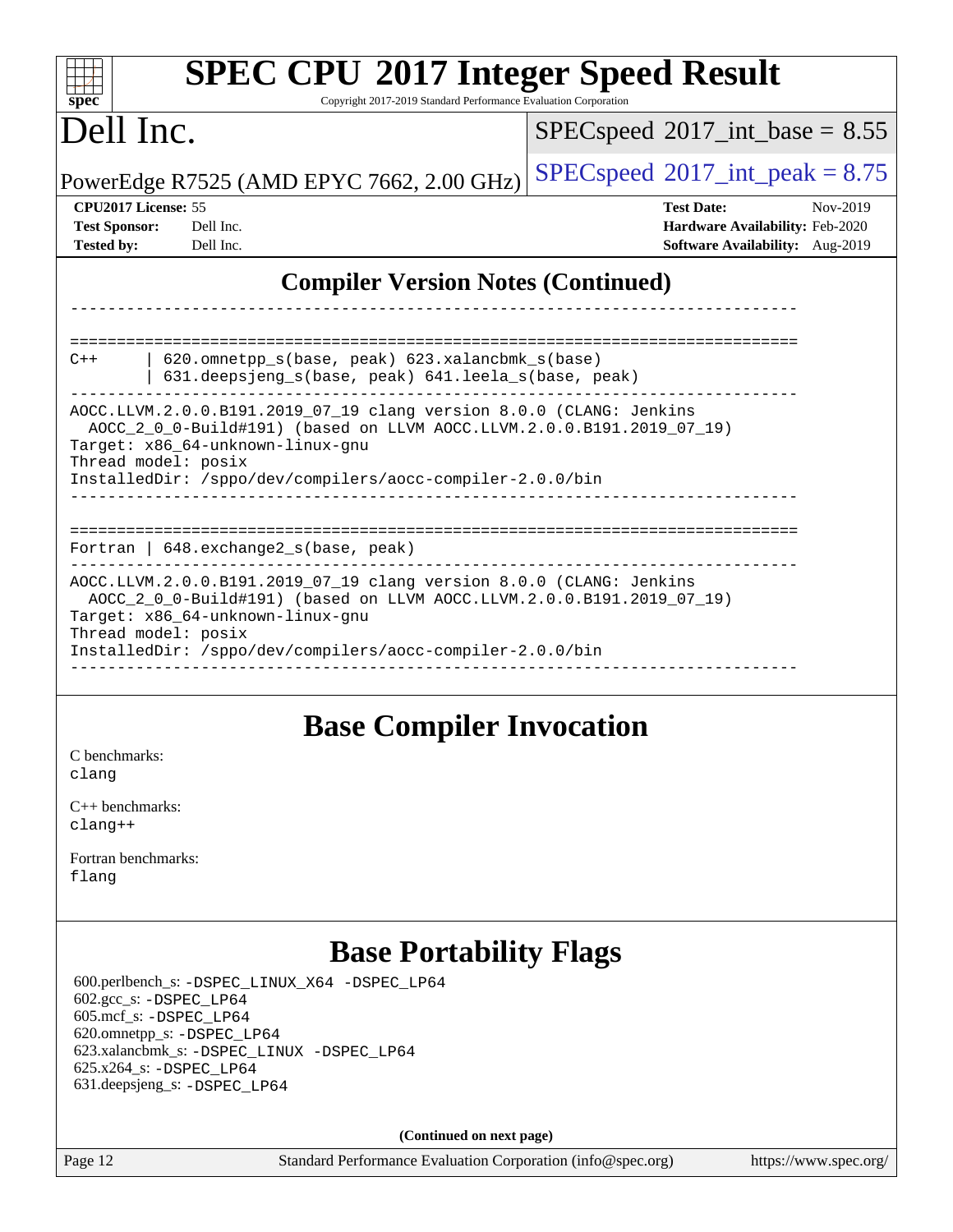Copyright 2017-2019 Standard Performance Evaluation Corporation

# Dell Inc.

**[spec](http://www.spec.org/)**

dd h

 $SPECspeed^{\circledcirc}2017\_int\_base = 8.55$  $SPECspeed^{\circledcirc}2017\_int\_base = 8.55$ 

PowerEdge R7525 (AMD EPYC 7662, 2.00 GHz)  $\left|$  [SPECspeed](http://www.spec.org/auto/cpu2017/Docs/result-fields.html#SPECspeed2017intpeak)®[2017\\_int\\_peak = 8](http://www.spec.org/auto/cpu2017/Docs/result-fields.html#SPECspeed2017intpeak).75

**[CPU2017 License:](http://www.spec.org/auto/cpu2017/Docs/result-fields.html#CPU2017License)** 55 **[Test Date:](http://www.spec.org/auto/cpu2017/Docs/result-fields.html#TestDate)** Nov-2019 **[Test Sponsor:](http://www.spec.org/auto/cpu2017/Docs/result-fields.html#TestSponsor)** Dell Inc. **[Hardware Availability:](http://www.spec.org/auto/cpu2017/Docs/result-fields.html#HardwareAvailability)** Feb-2020 **[Tested by:](http://www.spec.org/auto/cpu2017/Docs/result-fields.html#Testedby)** Dell Inc. **[Software Availability:](http://www.spec.org/auto/cpu2017/Docs/result-fields.html#SoftwareAvailability)** Aug-2019

### **[Base Portability Flags \(Continued\)](http://www.spec.org/auto/cpu2017/Docs/result-fields.html#BasePortabilityFlags)**

 641.leela\_s: [-DSPEC\\_LP64](http://www.spec.org/cpu2017/results/res2019q4/cpu2017-20191208-20214.flags.html#suite_baseEXTRA_PORTABILITY641_leela_s_DSPEC_LP64) 648.exchange2\_s: [-DSPEC\\_LP64](http://www.spec.org/cpu2017/results/res2019q4/cpu2017-20191208-20214.flags.html#suite_baseEXTRA_PORTABILITY648_exchange2_s_DSPEC_LP64) 657.xz\_s: [-DSPEC\\_LP64](http://www.spec.org/cpu2017/results/res2019q4/cpu2017-20191208-20214.flags.html#suite_baseEXTRA_PORTABILITY657_xz_s_DSPEC_LP64)

#### **[Base Optimization Flags](http://www.spec.org/auto/cpu2017/Docs/result-fields.html#BaseOptimizationFlags)**

#### [C benchmarks](http://www.spec.org/auto/cpu2017/Docs/result-fields.html#Cbenchmarks):

[-flto](http://www.spec.org/cpu2017/results/res2019q4/cpu2017-20191208-20214.flags.html#user_CCbase_aocc-flto) [-Wl,-mllvm -Wl,-function-specialize](http://www.spec.org/cpu2017/results/res2019q4/cpu2017-20191208-20214.flags.html#user_CCbase_F-function-specialize_7e7e661e57922243ee67c9a1251cb8910e607325179a0ce7f2884e09a6f5d4a5ef0ae4f37e8a2a11c95fc48e931f06dc2b6016f14b511fcb441e048bef1b065a) [-Wl,-mllvm -Wl,-region-vectorize](http://www.spec.org/cpu2017/results/res2019q4/cpu2017-20191208-20214.flags.html#user_CCbase_F-region-vectorize_fb6c6b5aa293c88efc6c7c2b52b20755e943585b1fe8658c35afef78727fff56e1a56891413c30e36b8e2a6f9a71126986319243e80eb6110b78b288f533c52b) [-Wl,-mllvm -Wl,-vector-library=LIBMVEC](http://www.spec.org/cpu2017/results/res2019q4/cpu2017-20191208-20214.flags.html#user_CCbase_F-use-vector-library_0a14b27fae317f283640384a31f7bfcc2bd4c1d0b5cfc618a3a430800c9b20217b00f61303eff223a3251b4f06ffbc9739dc5296db9d1fbb9ad24a3939d86d66) [-Wl,-mllvm -Wl,-reduce-array-computations=3](http://www.spec.org/cpu2017/results/res2019q4/cpu2017-20191208-20214.flags.html#user_CCbase_F-reduce-array-computations_b882aefe7a5dda4e33149f6299762b9a720dace3e498e13756f4c04e5a19edf5315c1f3993de2e61ec41e8c206231f84e05da7040e1bb5d69ba27d10a12507e4) [-O3](http://www.spec.org/cpu2017/results/res2019q4/cpu2017-20191208-20214.flags.html#user_CCbase_F-O3) [-ffast-math](http://www.spec.org/cpu2017/results/res2019q4/cpu2017-20191208-20214.flags.html#user_CCbase_aocc-ffast-math) [-march=znver2](http://www.spec.org/cpu2017/results/res2019q4/cpu2017-20191208-20214.flags.html#user_CCbase_aocc-march_3e2e19cff2eeef60c5d90b059483627c9ea47eca6d66670dbd53f9185f6439e27eb5e104cf773e9e8ab18c8842ce63e461a3e948d0214bd567ef3ade411bf467) [-fstruct-layout=3](http://www.spec.org/cpu2017/results/res2019q4/cpu2017-20191208-20214.flags.html#user_CCbase_F-struct-layout) [-mllvm -unroll-threshold=50](http://www.spec.org/cpu2017/results/res2019q4/cpu2017-20191208-20214.flags.html#user_CCbase_F-unroll-threshold_458874500b2c105d6d5cb4d7a611c40e2b16e9e3d26b355fea72d644c3673b4de4b3932662f0ed3dbec75c491a13da2d2ca81180bd779dc531083ef1e1e549dc) [-fremap-arrays](http://www.spec.org/cpu2017/results/res2019q4/cpu2017-20191208-20214.flags.html#user_CCbase_F-fremap-arrays) [-mllvm -function-specialize](http://www.spec.org/cpu2017/results/res2019q4/cpu2017-20191208-20214.flags.html#user_CCbase_F-function-specialize_233b3bdba86027f1b094368157e481c5bc59f40286dc25bfadc1858dcd5745c24fd30d5f188710db7fea399bcc9f44a80b3ce3aacc70a8870250c3ae5e1f35b8) [-mllvm -enable-gvn-hoist](http://www.spec.org/cpu2017/results/res2019q4/cpu2017-20191208-20214.flags.html#user_CCbase_F-enable-gvn-hoist_e5856354646dd6ca1333a0ad99b817e4cf8932b91b82809fd8fd47ceff7b22a89eba5c98fd3e3fa5200368fd772cec3dd56abc3c8f7b655a71b9f9848dddedd5) [-mllvm -reduce-array-computations=3](http://www.spec.org/cpu2017/results/res2019q4/cpu2017-20191208-20214.flags.html#user_CCbase_F-reduce-array-computations_aceadb8604558b566e0e3a0d7a3c1533923dd1fa0889614e16288028922629a28d5695c24d3b3be4306b1e311c54317dfffe3a2e57fbcaabc737a1798de39145) [-mllvm -global-vectorize-slp](http://www.spec.org/cpu2017/results/res2019q4/cpu2017-20191208-20214.flags.html#user_CCbase_F-global-vectorize-slp_a3935e8627af4ced727033b1ffd4db27f4d541a363d28d82bf4c2925fb3a0fd4115d6e42d13a2829f9e024d6608eb67a85cb49770f2da5c5ac8dbc737afad603) [-mllvm -vector-library=LIBMVEC](http://www.spec.org/cpu2017/results/res2019q4/cpu2017-20191208-20214.flags.html#user_CCbase_F-use-vector-library_e584e20b4f7ec96aa109254b65d8e01d864f3d68580371b9d93ed7c338191d4cfce20c3c864632264effc6bbe4c7c38153d02096a342ee92501c4a53204a7871) [-mllvm -inline-threshold=1000](http://www.spec.org/cpu2017/results/res2019q4/cpu2017-20191208-20214.flags.html#user_CCbase_dragonegg-llvm-inline-threshold_b7832241b0a6397e4ecdbaf0eb7defdc10f885c2a282fa3240fdc99844d543fda39cf8a4a9dccf68cf19b5438ac3b455264f478df15da0f4988afa40d8243bab) [-flv-function-specialization](http://www.spec.org/cpu2017/results/res2019q4/cpu2017-20191208-20214.flags.html#user_CCbase_F-flv-function-specialization) [-z muldefs](http://www.spec.org/cpu2017/results/res2019q4/cpu2017-20191208-20214.flags.html#user_CCbase_aocc-muldefs) [-DSPEC\\_OPENMP](http://www.spec.org/cpu2017/results/res2019q4/cpu2017-20191208-20214.flags.html#suite_CCbase_DSPEC_OPENMP) [-fopenmp](http://www.spec.org/cpu2017/results/res2019q4/cpu2017-20191208-20214.flags.html#user_CCbase_aocc-fopenmp) [-DUSE\\_OPENMP](http://www.spec.org/cpu2017/results/res2019q4/cpu2017-20191208-20214.flags.html#user_CCbase_F-DUSE_OPENMP) [-fopenmp=libomp](http://www.spec.org/cpu2017/results/res2019q4/cpu2017-20191208-20214.flags.html#user_CCbase_aocc-fopenmp_3eb6ab80166bcc84161ff8c20c8d5bc344f88119f45620444596454f7d72e99b7a0ceefc2d1b4d190bd07306bbfdfc20f11f5a2dc69c9b03c72239f8406741c3) [-lomp](http://www.spec.org/cpu2017/results/res2019q4/cpu2017-20191208-20214.flags.html#user_CCbase_F-lomp) [-lpthread](http://www.spec.org/cpu2017/results/res2019q4/cpu2017-20191208-20214.flags.html#user_CCbase_F-lpthread) [-ldl](http://www.spec.org/cpu2017/results/res2019q4/cpu2017-20191208-20214.flags.html#user_CCbase_F-ldl) [-lmvec](http://www.spec.org/cpu2017/results/res2019q4/cpu2017-20191208-20214.flags.html#user_CCbase_F-lmvec) [-lamdlibm](http://www.spec.org/cpu2017/results/res2019q4/cpu2017-20191208-20214.flags.html#user_CCbase_F-lamdlibm) [-ljemalloc](http://www.spec.org/cpu2017/results/res2019q4/cpu2017-20191208-20214.flags.html#user_CCbase_jemalloc-lib) [-lflang](http://www.spec.org/cpu2017/results/res2019q4/cpu2017-20191208-20214.flags.html#user_CCbase_F-lflang)

#### [C++ benchmarks:](http://www.spec.org/auto/cpu2017/Docs/result-fields.html#CXXbenchmarks)

[-flto](http://www.spec.org/cpu2017/results/res2019q4/cpu2017-20191208-20214.flags.html#user_CXXbase_aocc-flto) [-Wl,-mllvm -Wl,-function-specialize](http://www.spec.org/cpu2017/results/res2019q4/cpu2017-20191208-20214.flags.html#user_CXXbase_F-function-specialize_7e7e661e57922243ee67c9a1251cb8910e607325179a0ce7f2884e09a6f5d4a5ef0ae4f37e8a2a11c95fc48e931f06dc2b6016f14b511fcb441e048bef1b065a) [-Wl,-mllvm -Wl,-region-vectorize](http://www.spec.org/cpu2017/results/res2019q4/cpu2017-20191208-20214.flags.html#user_CXXbase_F-region-vectorize_fb6c6b5aa293c88efc6c7c2b52b20755e943585b1fe8658c35afef78727fff56e1a56891413c30e36b8e2a6f9a71126986319243e80eb6110b78b288f533c52b) [-Wl,-mllvm -Wl,-vector-library=LIBMVEC](http://www.spec.org/cpu2017/results/res2019q4/cpu2017-20191208-20214.flags.html#user_CXXbase_F-use-vector-library_0a14b27fae317f283640384a31f7bfcc2bd4c1d0b5cfc618a3a430800c9b20217b00f61303eff223a3251b4f06ffbc9739dc5296db9d1fbb9ad24a3939d86d66) [-Wl,-mllvm -Wl,-reduce-array-computations=3](http://www.spec.org/cpu2017/results/res2019q4/cpu2017-20191208-20214.flags.html#user_CXXbase_F-reduce-array-computations_b882aefe7a5dda4e33149f6299762b9a720dace3e498e13756f4c04e5a19edf5315c1f3993de2e61ec41e8c206231f84e05da7040e1bb5d69ba27d10a12507e4) [-Wl,-mllvm -Wl,-suppress-fmas](http://www.spec.org/cpu2017/results/res2019q4/cpu2017-20191208-20214.flags.html#user_CXXbase_F-suppress-fmas_f00f00630e4a059e8af9c161e9bbf420bcf19890a7f99d5933525e66aa4b0bb3ab2339d2b12d97d3a5f5d271e839fe9c109938e91fe06230fb53651590cfa1e8) [-O3](http://www.spec.org/cpu2017/results/res2019q4/cpu2017-20191208-20214.flags.html#user_CXXbase_F-O3) [-ffast-math](http://www.spec.org/cpu2017/results/res2019q4/cpu2017-20191208-20214.flags.html#user_CXXbase_aocc-ffast-math) [-march=znver2](http://www.spec.org/cpu2017/results/res2019q4/cpu2017-20191208-20214.flags.html#user_CXXbase_aocc-march_3e2e19cff2eeef60c5d90b059483627c9ea47eca6d66670dbd53f9185f6439e27eb5e104cf773e9e8ab18c8842ce63e461a3e948d0214bd567ef3ade411bf467) [-mllvm -loop-unswitch-threshold=200000](http://www.spec.org/cpu2017/results/res2019q4/cpu2017-20191208-20214.flags.html#user_CXXbase_F-loop-unswitch-threshold_f9a82ae3270e55b5fbf79d0d96ee93606b73edbbe527d20b18b7bff1a3a146ad50cfc7454c5297978340ae9213029016a7d16221274d672d3f7f42ed25274e1d) [-mllvm -vector-library=LIBMVEC](http://www.spec.org/cpu2017/results/res2019q4/cpu2017-20191208-20214.flags.html#user_CXXbase_F-use-vector-library_e584e20b4f7ec96aa109254b65d8e01d864f3d68580371b9d93ed7c338191d4cfce20c3c864632264effc6bbe4c7c38153d02096a342ee92501c4a53204a7871) [-mllvm -unroll-threshold=100](http://www.spec.org/cpu2017/results/res2019q4/cpu2017-20191208-20214.flags.html#user_CXXbase_F-unroll-threshold_2755d0c78138845d361fa1543e3a063fffa198df9b3edf0cfb856bbc88a81e1769b12ac7a550c5d35197be55360db1a3f95a8d1304df999456cabf5120c45168) [-flv-function-specialization](http://www.spec.org/cpu2017/results/res2019q4/cpu2017-20191208-20214.flags.html#user_CXXbase_F-flv-function-specialization) [-mllvm -enable-partial-unswitch](http://www.spec.org/cpu2017/results/res2019q4/cpu2017-20191208-20214.flags.html#user_CXXbase_F-enable-partial-unswitch_6e1c33f981d77963b1eaf834973128a7f33ce3f8e27f54689656697a35e89dcc875281e0e6283d043e32f367dcb605ba0e307a92e830f7e326789fa6c61b35d3) [-z muldefs](http://www.spec.org/cpu2017/results/res2019q4/cpu2017-20191208-20214.flags.html#user_CXXbase_aocc-muldefs) [-DSPEC\\_OPENMP](http://www.spec.org/cpu2017/results/res2019q4/cpu2017-20191208-20214.flags.html#suite_CXXbase_DSPEC_OPENMP) [-fopenmp](http://www.spec.org/cpu2017/results/res2019q4/cpu2017-20191208-20214.flags.html#user_CXXbase_aocc-fopenmp) [-DUSE\\_OPENMP](http://www.spec.org/cpu2017/results/res2019q4/cpu2017-20191208-20214.flags.html#user_CXXbase_F-DUSE_OPENMP) [-fopenmp=libomp](http://www.spec.org/cpu2017/results/res2019q4/cpu2017-20191208-20214.flags.html#user_CXXbase_aocc-fopenmp_3eb6ab80166bcc84161ff8c20c8d5bc344f88119f45620444596454f7d72e99b7a0ceefc2d1b4d190bd07306bbfdfc20f11f5a2dc69c9b03c72239f8406741c3) [-lomp](http://www.spec.org/cpu2017/results/res2019q4/cpu2017-20191208-20214.flags.html#user_CXXbase_F-lomp) [-lpthread](http://www.spec.org/cpu2017/results/res2019q4/cpu2017-20191208-20214.flags.html#user_CXXbase_F-lpthread) [-ldl](http://www.spec.org/cpu2017/results/res2019q4/cpu2017-20191208-20214.flags.html#user_CXXbase_F-ldl) [-lmvec](http://www.spec.org/cpu2017/results/res2019q4/cpu2017-20191208-20214.flags.html#user_CXXbase_F-lmvec) [-lamdlibm](http://www.spec.org/cpu2017/results/res2019q4/cpu2017-20191208-20214.flags.html#user_CXXbase_F-lamdlibm) [-ljemalloc](http://www.spec.org/cpu2017/results/res2019q4/cpu2017-20191208-20214.flags.html#user_CXXbase_jemalloc-lib) [-lflang](http://www.spec.org/cpu2017/results/res2019q4/cpu2017-20191208-20214.flags.html#user_CXXbase_F-lflang)

#### [Fortran benchmarks](http://www.spec.org/auto/cpu2017/Docs/result-fields.html#Fortranbenchmarks):

[-flto](http://www.spec.org/cpu2017/results/res2019q4/cpu2017-20191208-20214.flags.html#user_FCbase_aocc-flto) [-Wl,-mllvm -Wl,-function-specialize](http://www.spec.org/cpu2017/results/res2019q4/cpu2017-20191208-20214.flags.html#user_FCbase_F-function-specialize_7e7e661e57922243ee67c9a1251cb8910e607325179a0ce7f2884e09a6f5d4a5ef0ae4f37e8a2a11c95fc48e931f06dc2b6016f14b511fcb441e048bef1b065a) [-Wl,-mllvm -Wl,-region-vectorize](http://www.spec.org/cpu2017/results/res2019q4/cpu2017-20191208-20214.flags.html#user_FCbase_F-region-vectorize_fb6c6b5aa293c88efc6c7c2b52b20755e943585b1fe8658c35afef78727fff56e1a56891413c30e36b8e2a6f9a71126986319243e80eb6110b78b288f533c52b) [-Wl,-mllvm -Wl,-vector-library=LIBMVEC](http://www.spec.org/cpu2017/results/res2019q4/cpu2017-20191208-20214.flags.html#user_FCbase_F-use-vector-library_0a14b27fae317f283640384a31f7bfcc2bd4c1d0b5cfc618a3a430800c9b20217b00f61303eff223a3251b4f06ffbc9739dc5296db9d1fbb9ad24a3939d86d66) [-Wl,-mllvm -Wl,-reduce-array-computations=3](http://www.spec.org/cpu2017/results/res2019q4/cpu2017-20191208-20214.flags.html#user_FCbase_F-reduce-array-computations_b882aefe7a5dda4e33149f6299762b9a720dace3e498e13756f4c04e5a19edf5315c1f3993de2e61ec41e8c206231f84e05da7040e1bb5d69ba27d10a12507e4) [-ffast-math](http://www.spec.org/cpu2017/results/res2019q4/cpu2017-20191208-20214.flags.html#user_FCbase_aocc-ffast-math) [-Wl,-mllvm -Wl,-inline-recursion=4](http://www.spec.org/cpu2017/results/res2019q4/cpu2017-20191208-20214.flags.html#user_FCbase_F-inline-recursion) [-Wl,-mllvm -Wl,-lsr-in-nested-loop](http://www.spec.org/cpu2017/results/res2019q4/cpu2017-20191208-20214.flags.html#user_FCbase_F-lsr-in-nested-loop_de4bc7331d07d857538198a5cc9592bc905d78a18065d49b9acfd1f777ae9eca5716aaa3e0e674a48e2e5ec9dad184ee0c682635ad7eff4181b32ab748bf2f49) [-Wl,-mllvm -Wl,-enable-iv-split](http://www.spec.org/cpu2017/results/res2019q4/cpu2017-20191208-20214.flags.html#user_FCbase_F-enable-iv-split_efc18925ba63acc4bb74cb6e43d0987b7b3cf01924ad910e2a6edbbbd0f8b582e31f1ee7ccede3f08176ef2ad41c69507170fb32301bf478d45ceb38dfb89c5e) [-O3](http://www.spec.org/cpu2017/results/res2019q4/cpu2017-20191208-20214.flags.html#user_FCbase_F-O3) [-march=znver2](http://www.spec.org/cpu2017/results/res2019q4/cpu2017-20191208-20214.flags.html#user_FCbase_aocc-march_3e2e19cff2eeef60c5d90b059483627c9ea47eca6d66670dbd53f9185f6439e27eb5e104cf773e9e8ab18c8842ce63e461a3e948d0214bd567ef3ade411bf467) [-funroll-loops](http://www.spec.org/cpu2017/results/res2019q4/cpu2017-20191208-20214.flags.html#user_FCbase_aocc-unroll-loops) [-Mrecursive](http://www.spec.org/cpu2017/results/res2019q4/cpu2017-20191208-20214.flags.html#user_FCbase_F-mrecursive_20a145d63f12d5750a899e17d4450b5b8b40330a9bb4af13688ca650e6fb30857bbbe44fb35cdbb895df6e5b2769de0a0d7659f51ff17acfbef6febafec4023f) [-mllvm -vector-library=LIBMVEC](http://www.spec.org/cpu2017/results/res2019q4/cpu2017-20191208-20214.flags.html#user_FCbase_F-use-vector-library_e584e20b4f7ec96aa109254b65d8e01d864f3d68580371b9d93ed7c338191d4cfce20c3c864632264effc6bbe4c7c38153d02096a342ee92501c4a53204a7871) [-z muldefs](http://www.spec.org/cpu2017/results/res2019q4/cpu2017-20191208-20214.flags.html#user_FCbase_aocc-muldefs) [-mllvm -disable-indvar-simplify](http://www.spec.org/cpu2017/results/res2019q4/cpu2017-20191208-20214.flags.html#user_FCbase_F-disable-indvar-simplify_c8d861bf19eba5001219ab52ef051176e06bf3166017d5c1ce87aec66e795c6723d10bf23d5a91730d61ad4b3f566b39dd0a4d6e5b2af269ebae30428a1f3630) [-mllvm -unroll-aggressive](http://www.spec.org/cpu2017/results/res2019q4/cpu2017-20191208-20214.flags.html#user_FCbase_F-unroll-aggressive_a366db20af3fd871754361e6b05945ac700b8c3fc538cc6688c755ae5874c6da3d6f3bb6e8d93320d5094064830fdb2c06064831f0f08d916cd8f333e5dba6d9) [-mllvm -unroll-threshold=150](http://www.spec.org/cpu2017/results/res2019q4/cpu2017-20191208-20214.flags.html#user_FCbase_F-unroll-threshold_3352736ce55666ed13437f5f5fd6693920e68d4dfd26bba42492bb1c46b6d7692ff5ba7bd4d2ebdab48d140ca981a39154ff0664b4d322a66fc3d1aafa4d7ffe) [-DSPEC\\_OPENMP](http://www.spec.org/cpu2017/results/res2019q4/cpu2017-20191208-20214.flags.html#suite_FCbase_DSPEC_OPENMP) [-fopenmp](http://www.spec.org/cpu2017/results/res2019q4/cpu2017-20191208-20214.flags.html#user_FCbase_aocc-fopenmp) [-DUSE\\_OPENMP](http://www.spec.org/cpu2017/results/res2019q4/cpu2017-20191208-20214.flags.html#user_FCbase_F-DUSE_OPENMP) [-fopenmp=libomp](http://www.spec.org/cpu2017/results/res2019q4/cpu2017-20191208-20214.flags.html#user_FCbase_aocc-fopenmp_3eb6ab80166bcc84161ff8c20c8d5bc344f88119f45620444596454f7d72e99b7a0ceefc2d1b4d190bd07306bbfdfc20f11f5a2dc69c9b03c72239f8406741c3) [-lomp](http://www.spec.org/cpu2017/results/res2019q4/cpu2017-20191208-20214.flags.html#user_FCbase_F-lomp) [-lpthread](http://www.spec.org/cpu2017/results/res2019q4/cpu2017-20191208-20214.flags.html#user_FCbase_F-lpthread) [-ldl](http://www.spec.org/cpu2017/results/res2019q4/cpu2017-20191208-20214.flags.html#user_FCbase_F-ldl) [-lmvec](http://www.spec.org/cpu2017/results/res2019q4/cpu2017-20191208-20214.flags.html#user_FCbase_F-lmvec) [-lamdlibm](http://www.spec.org/cpu2017/results/res2019q4/cpu2017-20191208-20214.flags.html#user_FCbase_F-lamdlibm) [-ljemalloc](http://www.spec.org/cpu2017/results/res2019q4/cpu2017-20191208-20214.flags.html#user_FCbase_jemalloc-lib) [-lflang](http://www.spec.org/cpu2017/results/res2019q4/cpu2017-20191208-20214.flags.html#user_FCbase_F-lflang)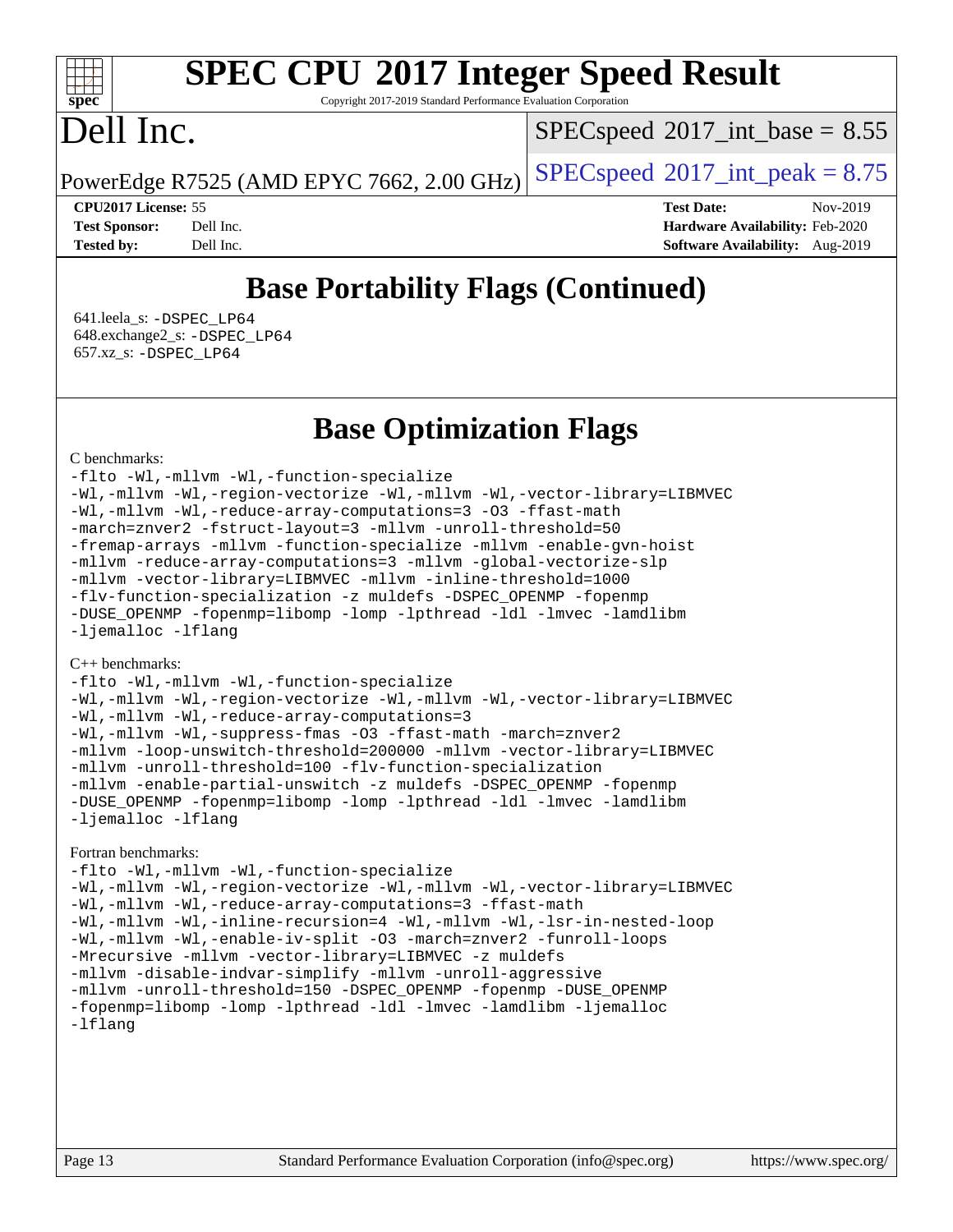#### $\pm\pm\tau$ **[spec](http://www.spec.org/)**

# **[SPEC CPU](http://www.spec.org/auto/cpu2017/Docs/result-fields.html#SPECCPU2017IntegerSpeedResult)[2017 Integer Speed Result](http://www.spec.org/auto/cpu2017/Docs/result-fields.html#SPECCPU2017IntegerSpeedResult)**

Copyright 2017-2019 Standard Performance Evaluation Corporation

## Dell Inc.

 $SPECspeed^{\circledcirc}2017\_int\_base = 8.55$  $SPECspeed^{\circledcirc}2017\_int\_base = 8.55$ 

PowerEdge R7525 (AMD EPYC 7662, 2.00 GHz)  $\left|$  [SPECspeed](http://www.spec.org/auto/cpu2017/Docs/result-fields.html#SPECspeed2017intpeak)®[2017\\_int\\_peak = 8](http://www.spec.org/auto/cpu2017/Docs/result-fields.html#SPECspeed2017intpeak).75

**[CPU2017 License:](http://www.spec.org/auto/cpu2017/Docs/result-fields.html#CPU2017License)** 55 **[Test Date:](http://www.spec.org/auto/cpu2017/Docs/result-fields.html#TestDate)** Nov-2019 **[Test Sponsor:](http://www.spec.org/auto/cpu2017/Docs/result-fields.html#TestSponsor)** Dell Inc. **[Hardware Availability:](http://www.spec.org/auto/cpu2017/Docs/result-fields.html#HardwareAvailability)** Feb-2020 **[Tested by:](http://www.spec.org/auto/cpu2017/Docs/result-fields.html#Testedby)** Dell Inc. **[Software Availability:](http://www.spec.org/auto/cpu2017/Docs/result-fields.html#SoftwareAvailability)** Aug-2019

#### **[Base Other Flags](http://www.spec.org/auto/cpu2017/Docs/result-fields.html#BaseOtherFlags)**

[C benchmarks:](http://www.spec.org/auto/cpu2017/Docs/result-fields.html#Cbenchmarks) [-Wno-return-type](http://www.spec.org/cpu2017/results/res2019q4/cpu2017-20191208-20214.flags.html#user_CCbase_F-Waocc-no-return-type)

[C++ benchmarks:](http://www.spec.org/auto/cpu2017/Docs/result-fields.html#CXXbenchmarks) [-Wno-return-type](http://www.spec.org/cpu2017/results/res2019q4/cpu2017-20191208-20214.flags.html#user_CXXbase_F-Waocc-no-return-type)

[Fortran benchmarks](http://www.spec.org/auto/cpu2017/Docs/result-fields.html#Fortranbenchmarks): [-Wno-return-type](http://www.spec.org/cpu2017/results/res2019q4/cpu2017-20191208-20214.flags.html#user_FCbase_F-Waocc-no-return-type)

#### **[Peak Compiler Invocation](http://www.spec.org/auto/cpu2017/Docs/result-fields.html#PeakCompilerInvocation)**

[C benchmarks](http://www.spec.org/auto/cpu2017/Docs/result-fields.html#Cbenchmarks): [clang](http://www.spec.org/cpu2017/results/res2019q4/cpu2017-20191208-20214.flags.html#user_CCpeak_clang-c)

[C++ benchmarks:](http://www.spec.org/auto/cpu2017/Docs/result-fields.html#CXXbenchmarks) [clang++](http://www.spec.org/cpu2017/results/res2019q4/cpu2017-20191208-20214.flags.html#user_CXXpeak_clang-cpp)

[Fortran benchmarks](http://www.spec.org/auto/cpu2017/Docs/result-fields.html#Fortranbenchmarks): [flang](http://www.spec.org/cpu2017/results/res2019q4/cpu2017-20191208-20214.flags.html#user_FCpeak_flang)

#### **[Peak Portability Flags](http://www.spec.org/auto/cpu2017/Docs/result-fields.html#PeakPortabilityFlags)**

 600.perlbench\_s: [-DSPEC\\_LINUX\\_X64](http://www.spec.org/cpu2017/results/res2019q4/cpu2017-20191208-20214.flags.html#b600.perlbench_s_peakPORTABILITY_DSPEC_LINUX_X64) [-DSPEC\\_LP64](http://www.spec.org/cpu2017/results/res2019q4/cpu2017-20191208-20214.flags.html#b600.perlbench_s_peakEXTRA_PORTABILITY_DSPEC_LP64) 602.gcc\_s: [-DSPEC\\_LP64](http://www.spec.org/cpu2017/results/res2019q4/cpu2017-20191208-20214.flags.html#suite_peakEXTRA_PORTABILITY602_gcc_s_DSPEC_LP64) 605.mcf\_s: [-DSPEC\\_LP64](http://www.spec.org/cpu2017/results/res2019q4/cpu2017-20191208-20214.flags.html#suite_peakEXTRA_PORTABILITY605_mcf_s_DSPEC_LP64) 620.omnetpp\_s: [-DSPEC\\_LP64](http://www.spec.org/cpu2017/results/res2019q4/cpu2017-20191208-20214.flags.html#suite_peakEXTRA_PORTABILITY620_omnetpp_s_DSPEC_LP64) 623.xalancbmk\_s: [-DSPEC\\_LINUX](http://www.spec.org/cpu2017/results/res2019q4/cpu2017-20191208-20214.flags.html#b623.xalancbmk_s_peakPORTABILITY_DSPEC_LINUX) [-D\\_FILE\\_OFFSET\\_BITS=64](http://www.spec.org/cpu2017/results/res2019q4/cpu2017-20191208-20214.flags.html#user_peakEXTRA_PORTABILITY623_xalancbmk_s_F-D_FILE_OFFSET_BITS_5ae949a99b284ddf4e95728d47cb0843d81b2eb0e18bdfe74bbf0f61d0b064f4bda2f10ea5eb90e1dcab0e84dbc592acfc5018bc955c18609f94ddb8d550002c) 625.x264\_s: [-DSPEC\\_LP64](http://www.spec.org/cpu2017/results/res2019q4/cpu2017-20191208-20214.flags.html#suite_peakEXTRA_PORTABILITY625_x264_s_DSPEC_LP64) 631.deepsjeng\_s: [-DSPEC\\_LP64](http://www.spec.org/cpu2017/results/res2019q4/cpu2017-20191208-20214.flags.html#suite_peakEXTRA_PORTABILITY631_deepsjeng_s_DSPEC_LP64) 641.leela\_s: [-DSPEC\\_LP64](http://www.spec.org/cpu2017/results/res2019q4/cpu2017-20191208-20214.flags.html#suite_peakEXTRA_PORTABILITY641_leela_s_DSPEC_LP64) 648.exchange2\_s: [-DSPEC\\_LP64](http://www.spec.org/cpu2017/results/res2019q4/cpu2017-20191208-20214.flags.html#suite_peakEXTRA_PORTABILITY648_exchange2_s_DSPEC_LP64) 657.xz\_s: [-DSPEC\\_LP64](http://www.spec.org/cpu2017/results/res2019q4/cpu2017-20191208-20214.flags.html#suite_peakEXTRA_PORTABILITY657_xz_s_DSPEC_LP64)

## **[Peak Optimization Flags](http://www.spec.org/auto/cpu2017/Docs/result-fields.html#PeakOptimizationFlags)**

[C benchmarks](http://www.spec.org/auto/cpu2017/Docs/result-fields.html#Cbenchmarks):

| 600.perlbench_s: -flto -Wl,-mllvm -Wl,-function-specialize |
|------------------------------------------------------------|
| -Wl,-mllvm -Wl,-region-vectorize                           |
| -Wl,-mllvm -Wl,-vector-library=LIBMVEC                     |

**(Continued on next page)**

Page 14 Standard Performance Evaluation Corporation [\(info@spec.org\)](mailto:info@spec.org) <https://www.spec.org/>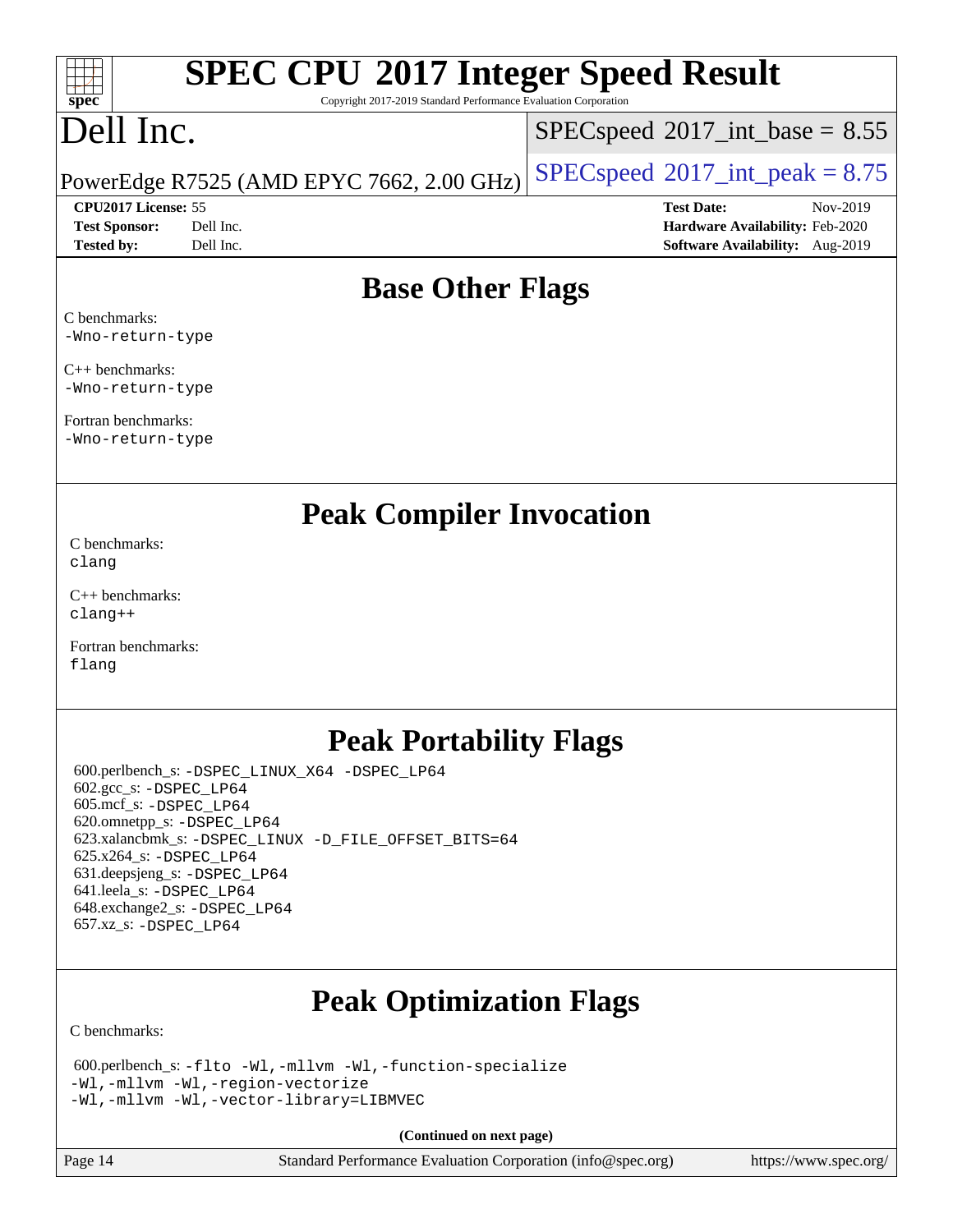

Copyright 2017-2019 Standard Performance Evaluation Corporation

## Dell Inc.

 $SPECspeed^{\circledcirc}2017\_int\_base = 8.55$  $SPECspeed^{\circledcirc}2017\_int\_base = 8.55$ 

PowerEdge R7525 (AMD EPYC 7662, 2.00 GHz)  $\left|$  [SPECspeed](http://www.spec.org/auto/cpu2017/Docs/result-fields.html#SPECspeed2017intpeak)®[2017\\_int\\_peak = 8](http://www.spec.org/auto/cpu2017/Docs/result-fields.html#SPECspeed2017intpeak).75

**[CPU2017 License:](http://www.spec.org/auto/cpu2017/Docs/result-fields.html#CPU2017License)** 55 **[Test Date:](http://www.spec.org/auto/cpu2017/Docs/result-fields.html#TestDate)** Nov-2019 **[Test Sponsor:](http://www.spec.org/auto/cpu2017/Docs/result-fields.html#TestSponsor)** Dell Inc. **[Hardware Availability:](http://www.spec.org/auto/cpu2017/Docs/result-fields.html#HardwareAvailability)** Feb-2020 **[Tested by:](http://www.spec.org/auto/cpu2017/Docs/result-fields.html#Testedby)** Dell Inc. **[Software Availability:](http://www.spec.org/auto/cpu2017/Docs/result-fields.html#SoftwareAvailability)** Aug-2019

### **[Peak Optimization Flags \(Continued\)](http://www.spec.org/auto/cpu2017/Docs/result-fields.html#PeakOptimizationFlags)**

```
 600.perlbench_s (continued):
-Wl,-mllvm -Wl,-reduce-array-computations=3
-fprofile-instr-generate(pass 1)
-fprofile-instr-use(pass 2) -Ofast -march=znver2
-mno-sse4a -fstruct-layout=5
-mllvm -vectorize-memory-aggressively
-mllvm -function-specialize -mllvm -enable-gvn-hoist
-mllvm -unroll-threshold=50 -fremap-arrays
-mllvm -vector-library=LIBMVEC
-mllvm -reduce-array-computations=3
-mllvm -global-vectorize-slp -mllvm -inline-threshold=1000
-flv-function-specialization -DSPEC_OPENMP -fopenmp
-DUSE_OPENMP -lmvec -lamdlibm -fopenmp=libomp -lomp
-lpthread -ldl -ljemalloc -lflang
602.\text{gcc}\_\text{s}: basepeak = yes
 605.mcf_s: -flto -Wl,-mllvm -Wl,-function-specialize
-Wl,-mllvm -Wl,-region-vectorize
-Wl,-mllvm -Wl,-vector-library=LIBMVEC
-Wl,-mllvm -Wl,-reduce-array-computations=3 -Ofast
-march=znver2 -mno-sse4a -fstruct-layout=5
-mllvm -vectorize-memory-aggressively
-mllvm -function-specialize -mllvm -enable-gvn-hoist
-mllvm -unroll-threshold=50 -fremap-arrays
-mllvm -vector-library=LIBMVEC
-mllvm -reduce-array-computations=3
-mllvm -global-vectorize-slp -mllvm -inline-threshold=1000
-flv-function-specialization -DSPEC_OPENMP -fopenmp
-DUSE_OPENMP -lmvec -lamdlibm -fopenmp=libomp -lomp
-lpthread -ldl -ljemalloc -lflang
 625.x264_s: Same as 600.perlbench_s
 657.xz_s: -flto -Wl,-mllvm -Wl,-function-specialize
-Wl,-mllvm -Wl,-region-vectorize
-Wl,-mllvm -Wl,-vector-library=LIBMVEC
-Wl,-mllvm -Wl,-reduce-array-computations=3 -Ofast
-march=znver2 -mno-sse4a -fstruct-layout=5
-mllvm -vectorize-memory-aggressively
-mllvm -function-specialize -mllvm -enable-gvn-hoist
-mllvm -unroll-threshold=50 -fremap-arrays
-mllvm -vector-library=LIBMVEC
-mllvm -reduce-array-computations=3
-mllvm -global-vectorize-slp -mllvm -inline-threshold=1000
-flv-function-specialization -DSPEC_OPENMP -fopenmp
```
**(Continued on next page)**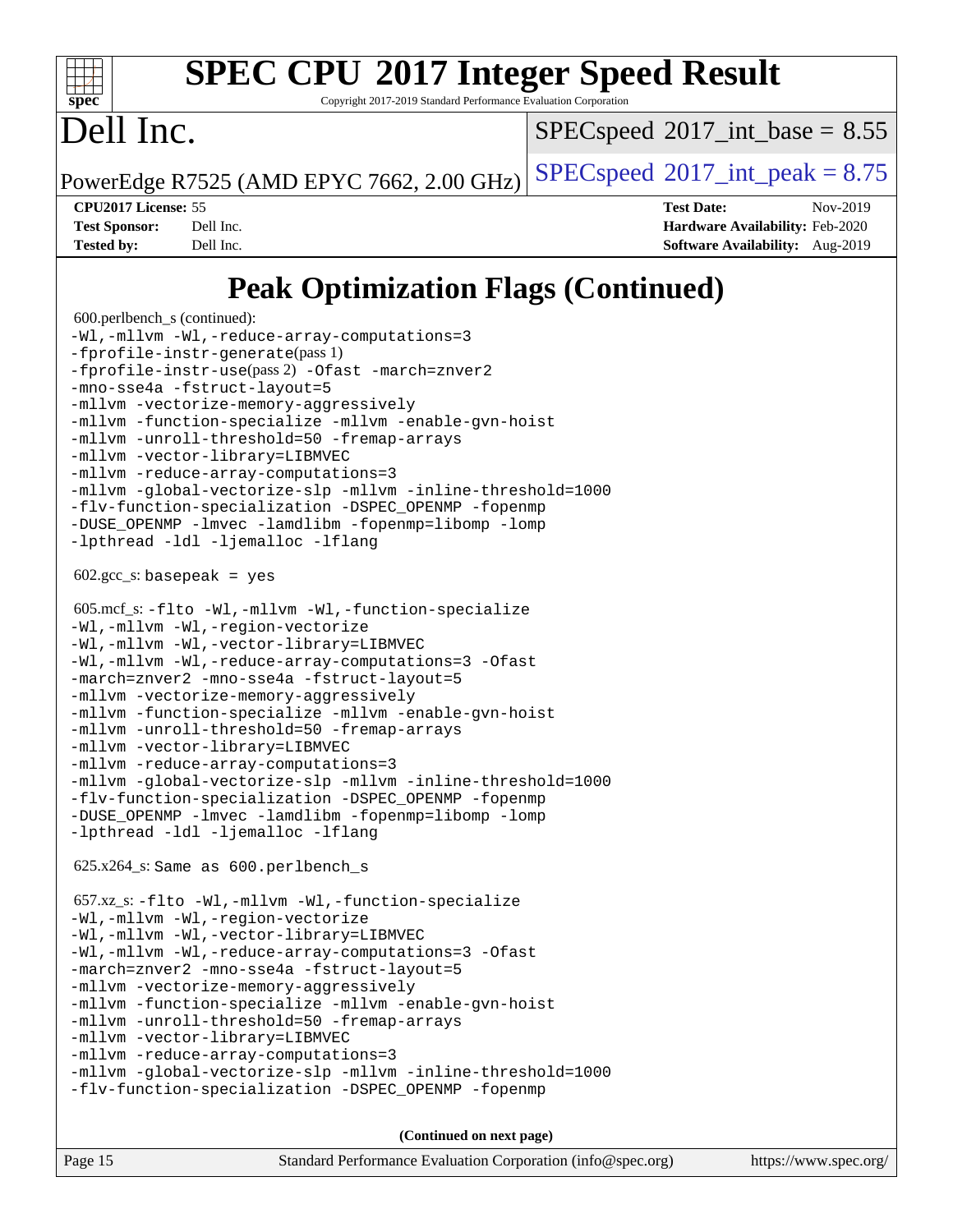#### dd h **[spec](http://www.spec.org/)**

# **[SPEC CPU](http://www.spec.org/auto/cpu2017/Docs/result-fields.html#SPECCPU2017IntegerSpeedResult)[2017 Integer Speed Result](http://www.spec.org/auto/cpu2017/Docs/result-fields.html#SPECCPU2017IntegerSpeedResult)**

Copyright 2017-2019 Standard Performance Evaluation Corporation

## Dell Inc.

 $SPECspeed^{\circledcirc}2017\_int\_base = 8.55$  $SPECspeed^{\circledcirc}2017\_int\_base = 8.55$ 

PowerEdge R7525 (AMD EPYC 7662, 2.00 GHz)  $\left|$  [SPECspeed](http://www.spec.org/auto/cpu2017/Docs/result-fields.html#SPECspeed2017intpeak)®[2017\\_int\\_peak = 8](http://www.spec.org/auto/cpu2017/Docs/result-fields.html#SPECspeed2017intpeak).75

**[CPU2017 License:](http://www.spec.org/auto/cpu2017/Docs/result-fields.html#CPU2017License)** 55 **[Test Date:](http://www.spec.org/auto/cpu2017/Docs/result-fields.html#TestDate)** Nov-2019 **[Test Sponsor:](http://www.spec.org/auto/cpu2017/Docs/result-fields.html#TestSponsor)** Dell Inc. **[Hardware Availability:](http://www.spec.org/auto/cpu2017/Docs/result-fields.html#HardwareAvailability)** Feb-2020 **[Tested by:](http://www.spec.org/auto/cpu2017/Docs/result-fields.html#Testedby)** Dell Inc. **[Software Availability:](http://www.spec.org/auto/cpu2017/Docs/result-fields.html#SoftwareAvailability)** Aug-2019

## **[Peak Optimization Flags \(Continued\)](http://www.spec.org/auto/cpu2017/Docs/result-fields.html#PeakOptimizationFlags)**

 657.xz\_s (continued): [-DUSE\\_OPENMP](http://www.spec.org/cpu2017/results/res2019q4/cpu2017-20191208-20214.flags.html#user_peakEXTRA_OPTIMIZE657_xz_s_F-DUSE_OPENMP) [-fopenmp=libomp](http://www.spec.org/cpu2017/results/res2019q4/cpu2017-20191208-20214.flags.html#user_peakEXTRA_LIBS657_xz_s_aocc-fopenmp_3eb6ab80166bcc84161ff8c20c8d5bc344f88119f45620444596454f7d72e99b7a0ceefc2d1b4d190bd07306bbfdfc20f11f5a2dc69c9b03c72239f8406741c3) [-lomp](http://www.spec.org/cpu2017/results/res2019q4/cpu2017-20191208-20214.flags.html#user_peakEXTRA_LIBS657_xz_s_F-lomp) [-lpthread](http://www.spec.org/cpu2017/results/res2019q4/cpu2017-20191208-20214.flags.html#user_peakEXTRA_LIBS657_xz_s_F-lpthread) [-ldl](http://www.spec.org/cpu2017/results/res2019q4/cpu2017-20191208-20214.flags.html#user_peakEXTRA_LIBS657_xz_s_F-ldl) [-lmvec](http://www.spec.org/cpu2017/results/res2019q4/cpu2017-20191208-20214.flags.html#user_peakEXTRA_LIBS657_xz_s_F-lmvec) [-lamdlibm](http://www.spec.org/cpu2017/results/res2019q4/cpu2017-20191208-20214.flags.html#user_peakEXTRA_LIBS657_xz_s_F-lamdlibm) [-ljemalloc](http://www.spec.org/cpu2017/results/res2019q4/cpu2017-20191208-20214.flags.html#user_peakEXTRA_LIBS657_xz_s_jemalloc-lib) [-lflang](http://www.spec.org/cpu2017/results/res2019q4/cpu2017-20191208-20214.flags.html#user_peakEXTRA_LIBS657_xz_s_F-lflang) [C++ benchmarks:](http://www.spec.org/auto/cpu2017/Docs/result-fields.html#CXXbenchmarks) 620.omnetpp\_s: basepeak = yes 623.xalancbmk\_s: [-m32](http://www.spec.org/cpu2017/results/res2019q4/cpu2017-20191208-20214.flags.html#user_peakCXXLD623_xalancbmk_s_F-m32) [-flto](http://www.spec.org/cpu2017/results/res2019q4/cpu2017-20191208-20214.flags.html#user_peakCXXOPTIMIZELDFLAGS623_xalancbmk_s_aocc-flto) [-Wl,-mllvm -Wl,-function-specialize](http://www.spec.org/cpu2017/results/res2019q4/cpu2017-20191208-20214.flags.html#user_peakLDFLAGS623_xalancbmk_s_F-function-specialize_7e7e661e57922243ee67c9a1251cb8910e607325179a0ce7f2884e09a6f5d4a5ef0ae4f37e8a2a11c95fc48e931f06dc2b6016f14b511fcb441e048bef1b065a) [-Wl,-mllvm -Wl,-region-vectorize](http://www.spec.org/cpu2017/results/res2019q4/cpu2017-20191208-20214.flags.html#user_peakLDFLAGS623_xalancbmk_s_F-region-vectorize_fb6c6b5aa293c88efc6c7c2b52b20755e943585b1fe8658c35afef78727fff56e1a56891413c30e36b8e2a6f9a71126986319243e80eb6110b78b288f533c52b) [-Wl,-mllvm -Wl,-vector-library=LIBMVEC](http://www.spec.org/cpu2017/results/res2019q4/cpu2017-20191208-20214.flags.html#user_peakLDFLAGS623_xalancbmk_s_F-use-vector-library_0a14b27fae317f283640384a31f7bfcc2bd4c1d0b5cfc618a3a430800c9b20217b00f61303eff223a3251b4f06ffbc9739dc5296db9d1fbb9ad24a3939d86d66) [-Wl,-mllvm -Wl,-reduce-array-computations=3](http://www.spec.org/cpu2017/results/res2019q4/cpu2017-20191208-20214.flags.html#user_peakLDFLAGS623_xalancbmk_s_F-reduce-array-computations_b882aefe7a5dda4e33149f6299762b9a720dace3e498e13756f4c04e5a19edf5315c1f3993de2e61ec41e8c206231f84e05da7040e1bb5d69ba27d10a12507e4) [-Ofast](http://www.spec.org/cpu2017/results/res2019q4/cpu2017-20191208-20214.flags.html#user_peakCXXOPTIMIZE623_xalancbmk_s_aocc-Ofast) [-march=znver2](http://www.spec.org/cpu2017/results/res2019q4/cpu2017-20191208-20214.flags.html#user_peakCXXOPTIMIZE623_xalancbmk_s_aocc-march_3e2e19cff2eeef60c5d90b059483627c9ea47eca6d66670dbd53f9185f6439e27eb5e104cf773e9e8ab18c8842ce63e461a3e948d0214bd567ef3ade411bf467) [-flv-function-specialization](http://www.spec.org/cpu2017/results/res2019q4/cpu2017-20191208-20214.flags.html#user_peakCXXOPTIMIZE623_xalancbmk_s_F-flv-function-specialization) [-mllvm -unroll-threshold=100](http://www.spec.org/cpu2017/results/res2019q4/cpu2017-20191208-20214.flags.html#user_peakCXXOPTIMIZE623_xalancbmk_s_F-unroll-threshold_2755d0c78138845d361fa1543e3a063fffa198df9b3edf0cfb856bbc88a81e1769b12ac7a550c5d35197be55360db1a3f95a8d1304df999456cabf5120c45168) [-mllvm -enable-partial-unswitch](http://www.spec.org/cpu2017/results/res2019q4/cpu2017-20191208-20214.flags.html#user_peakCXXOPTIMIZE623_xalancbmk_s_F-enable-partial-unswitch_6e1c33f981d77963b1eaf834973128a7f33ce3f8e27f54689656697a35e89dcc875281e0e6283d043e32f367dcb605ba0e307a92e830f7e326789fa6c61b35d3) [-mllvm -loop-unswitch-threshold=200000](http://www.spec.org/cpu2017/results/res2019q4/cpu2017-20191208-20214.flags.html#user_peakCXXOPTIMIZE623_xalancbmk_s_F-loop-unswitch-threshold_f9a82ae3270e55b5fbf79d0d96ee93606b73edbbe527d20b18b7bff1a3a146ad50cfc7454c5297978340ae9213029016a7d16221274d672d3f7f42ed25274e1d) [-mllvm -vector-library=LIBMVEC](http://www.spec.org/cpu2017/results/res2019q4/cpu2017-20191208-20214.flags.html#user_peakCXXOPTIMIZE623_xalancbmk_s_F-use-vector-library_e584e20b4f7ec96aa109254b65d8e01d864f3d68580371b9d93ed7c338191d4cfce20c3c864632264effc6bbe4c7c38153d02096a342ee92501c4a53204a7871) [-mllvm -inline-threshold=1000](http://www.spec.org/cpu2017/results/res2019q4/cpu2017-20191208-20214.flags.html#user_peakCXXOPTIMIZE623_xalancbmk_s_dragonegg-llvm-inline-threshold_b7832241b0a6397e4ecdbaf0eb7defdc10f885c2a282fa3240fdc99844d543fda39cf8a4a9dccf68cf19b5438ac3b455264f478df15da0f4988afa40d8243bab) -DSPEC OPENMP [-fopenmp](http://www.spec.org/cpu2017/results/res2019q4/cpu2017-20191208-20214.flags.html#user_peakEXTRA_OPTIMIZE623_xalancbmk_s_aocc-fopenmp) -DUSE OPENMP [-fopenmp=libomp](http://www.spec.org/cpu2017/results/res2019q4/cpu2017-20191208-20214.flags.html#user_peakEXTRA_LIBS623_xalancbmk_s_aocc-fopenmp_3eb6ab80166bcc84161ff8c20c8d5bc344f88119f45620444596454f7d72e99b7a0ceefc2d1b4d190bd07306bbfdfc20f11f5a2dc69c9b03c72239f8406741c3) [-lomp](http://www.spec.org/cpu2017/results/res2019q4/cpu2017-20191208-20214.flags.html#user_peakEXTRA_LIBS623_xalancbmk_s_F-lomp) [-lpthread](http://www.spec.org/cpu2017/results/res2019q4/cpu2017-20191208-20214.flags.html#user_peakEXTRA_LIBS623_xalancbmk_s_F-lpthread) [-ldl](http://www.spec.org/cpu2017/results/res2019q4/cpu2017-20191208-20214.flags.html#user_peakEXTRA_LIBS623_xalancbmk_s_F-ldl) [-ljemalloc](http://www.spec.org/cpu2017/results/res2019q4/cpu2017-20191208-20214.flags.html#user_peakEXTRA_LIBS623_xalancbmk_s_jemalloc-lib) 631.deepsjeng\_s: [-flto](http://www.spec.org/cpu2017/results/res2019q4/cpu2017-20191208-20214.flags.html#user_peakCXXOPTIMIZELDFLAGS631_deepsjeng_s_aocc-flto) [-Wl,-mllvm -Wl,-function-specialize](http://www.spec.org/cpu2017/results/res2019q4/cpu2017-20191208-20214.flags.html#user_peakLDFLAGS631_deepsjeng_s_F-function-specialize_7e7e661e57922243ee67c9a1251cb8910e607325179a0ce7f2884e09a6f5d4a5ef0ae4f37e8a2a11c95fc48e931f06dc2b6016f14b511fcb441e048bef1b065a) [-Wl,-mllvm -Wl,-region-vectorize](http://www.spec.org/cpu2017/results/res2019q4/cpu2017-20191208-20214.flags.html#user_peakLDFLAGS631_deepsjeng_s_F-region-vectorize_fb6c6b5aa293c88efc6c7c2b52b20755e943585b1fe8658c35afef78727fff56e1a56891413c30e36b8e2a6f9a71126986319243e80eb6110b78b288f533c52b) [-Wl,-mllvm -Wl,-vector-library=LIBMVEC](http://www.spec.org/cpu2017/results/res2019q4/cpu2017-20191208-20214.flags.html#user_peakLDFLAGS631_deepsjeng_s_F-use-vector-library_0a14b27fae317f283640384a31f7bfcc2bd4c1d0b5cfc618a3a430800c9b20217b00f61303eff223a3251b4f06ffbc9739dc5296db9d1fbb9ad24a3939d86d66) [-Wl,-mllvm -Wl,-reduce-array-computations=3](http://www.spec.org/cpu2017/results/res2019q4/cpu2017-20191208-20214.flags.html#user_peakLDFLAGS631_deepsjeng_s_F-reduce-array-computations_b882aefe7a5dda4e33149f6299762b9a720dace3e498e13756f4c04e5a19edf5315c1f3993de2e61ec41e8c206231f84e05da7040e1bb5d69ba27d10a12507e4) [-Ofast](http://www.spec.org/cpu2017/results/res2019q4/cpu2017-20191208-20214.flags.html#user_peakCXXOPTIMIZE631_deepsjeng_s_aocc-Ofast) [-march=znver2](http://www.spec.org/cpu2017/results/res2019q4/cpu2017-20191208-20214.flags.html#user_peakCXXOPTIMIZE631_deepsjeng_s_aocc-march_3e2e19cff2eeef60c5d90b059483627c9ea47eca6d66670dbd53f9185f6439e27eb5e104cf773e9e8ab18c8842ce63e461a3e948d0214bd567ef3ade411bf467) [-flv-function-specialization](http://www.spec.org/cpu2017/results/res2019q4/cpu2017-20191208-20214.flags.html#user_peakCXXOPTIMIZE631_deepsjeng_s_F-flv-function-specialization) [-mllvm -unroll-threshold=100](http://www.spec.org/cpu2017/results/res2019q4/cpu2017-20191208-20214.flags.html#user_peakCXXOPTIMIZE631_deepsjeng_s_F-unroll-threshold_2755d0c78138845d361fa1543e3a063fffa198df9b3edf0cfb856bbc88a81e1769b12ac7a550c5d35197be55360db1a3f95a8d1304df999456cabf5120c45168) [-mllvm -enable-partial-unswitch](http://www.spec.org/cpu2017/results/res2019q4/cpu2017-20191208-20214.flags.html#user_peakCXXOPTIMIZE631_deepsjeng_s_F-enable-partial-unswitch_6e1c33f981d77963b1eaf834973128a7f33ce3f8e27f54689656697a35e89dcc875281e0e6283d043e32f367dcb605ba0e307a92e830f7e326789fa6c61b35d3) [-mllvm -loop-unswitch-threshold=200000](http://www.spec.org/cpu2017/results/res2019q4/cpu2017-20191208-20214.flags.html#user_peakCXXOPTIMIZE631_deepsjeng_s_F-loop-unswitch-threshold_f9a82ae3270e55b5fbf79d0d96ee93606b73edbbe527d20b18b7bff1a3a146ad50cfc7454c5297978340ae9213029016a7d16221274d672d3f7f42ed25274e1d) [-mllvm -vector-library=LIBMVEC](http://www.spec.org/cpu2017/results/res2019q4/cpu2017-20191208-20214.flags.html#user_peakCXXOPTIMIZE631_deepsjeng_s_F-use-vector-library_e584e20b4f7ec96aa109254b65d8e01d864f3d68580371b9d93ed7c338191d4cfce20c3c864632264effc6bbe4c7c38153d02096a342ee92501c4a53204a7871) [-mllvm -inline-threshold=1000](http://www.spec.org/cpu2017/results/res2019q4/cpu2017-20191208-20214.flags.html#user_peakCXXOPTIMIZE631_deepsjeng_s_dragonegg-llvm-inline-threshold_b7832241b0a6397e4ecdbaf0eb7defdc10f885c2a282fa3240fdc99844d543fda39cf8a4a9dccf68cf19b5438ac3b455264f478df15da0f4988afa40d8243bab) -DSPEC OPENMP [-fopenmp](http://www.spec.org/cpu2017/results/res2019q4/cpu2017-20191208-20214.flags.html#user_peakEXTRA_OPTIMIZE631_deepsjeng_s_aocc-fopenmp) [-DUSE\\_OPENMP](http://www.spec.org/cpu2017/results/res2019q4/cpu2017-20191208-20214.flags.html#user_peakEXTRA_OPTIMIZE631_deepsjeng_s_F-DUSE_OPENMP) [-fopenmp=libomp](http://www.spec.org/cpu2017/results/res2019q4/cpu2017-20191208-20214.flags.html#user_peakEXTRA_LIBS631_deepsjeng_s_aocc-fopenmp_3eb6ab80166bcc84161ff8c20c8d5bc344f88119f45620444596454f7d72e99b7a0ceefc2d1b4d190bd07306bbfdfc20f11f5a2dc69c9b03c72239f8406741c3) [-lomp](http://www.spec.org/cpu2017/results/res2019q4/cpu2017-20191208-20214.flags.html#user_peakEXTRA_LIBS631_deepsjeng_s_F-lomp) [-lpthread](http://www.spec.org/cpu2017/results/res2019q4/cpu2017-20191208-20214.flags.html#user_peakEXTRA_LIBS631_deepsjeng_s_F-lpthread) [-ldl](http://www.spec.org/cpu2017/results/res2019q4/cpu2017-20191208-20214.flags.html#user_peakEXTRA_LIBS631_deepsjeng_s_F-ldl) [-lmvec](http://www.spec.org/cpu2017/results/res2019q4/cpu2017-20191208-20214.flags.html#user_peakEXTRA_LIBS631_deepsjeng_s_F-lmvec) [-lamdlibm](http://www.spec.org/cpu2017/results/res2019q4/cpu2017-20191208-20214.flags.html#user_peakEXTRA_LIBS631_deepsjeng_s_F-lamdlibm) [-ljemalloc](http://www.spec.org/cpu2017/results/res2019q4/cpu2017-20191208-20214.flags.html#user_peakEXTRA_LIBS631_deepsjeng_s_jemalloc-lib) [-lflang](http://www.spec.org/cpu2017/results/res2019q4/cpu2017-20191208-20214.flags.html#user_peakEXTRA_LIBS631_deepsjeng_s_F-lflang) 641.leela\_s: basepeak = yes [Fortran benchmarks](http://www.spec.org/auto/cpu2017/Docs/result-fields.html#Fortranbenchmarks):  $648$ .exchange $2$ \_s: basepeak = yes **[Peak Other Flags](http://www.spec.org/auto/cpu2017/Docs/result-fields.html#PeakOtherFlags)** [C benchmarks](http://www.spec.org/auto/cpu2017/Docs/result-fields.html#Cbenchmarks): [-Wno-return-type](http://www.spec.org/cpu2017/results/res2019q4/cpu2017-20191208-20214.flags.html#user_CCpeak_F-Waocc-no-return-type)

Page 16 Standard Performance Evaluation Corporation [\(info@spec.org\)](mailto:info@spec.org) <https://www.spec.org/> **(Continued on next page)**